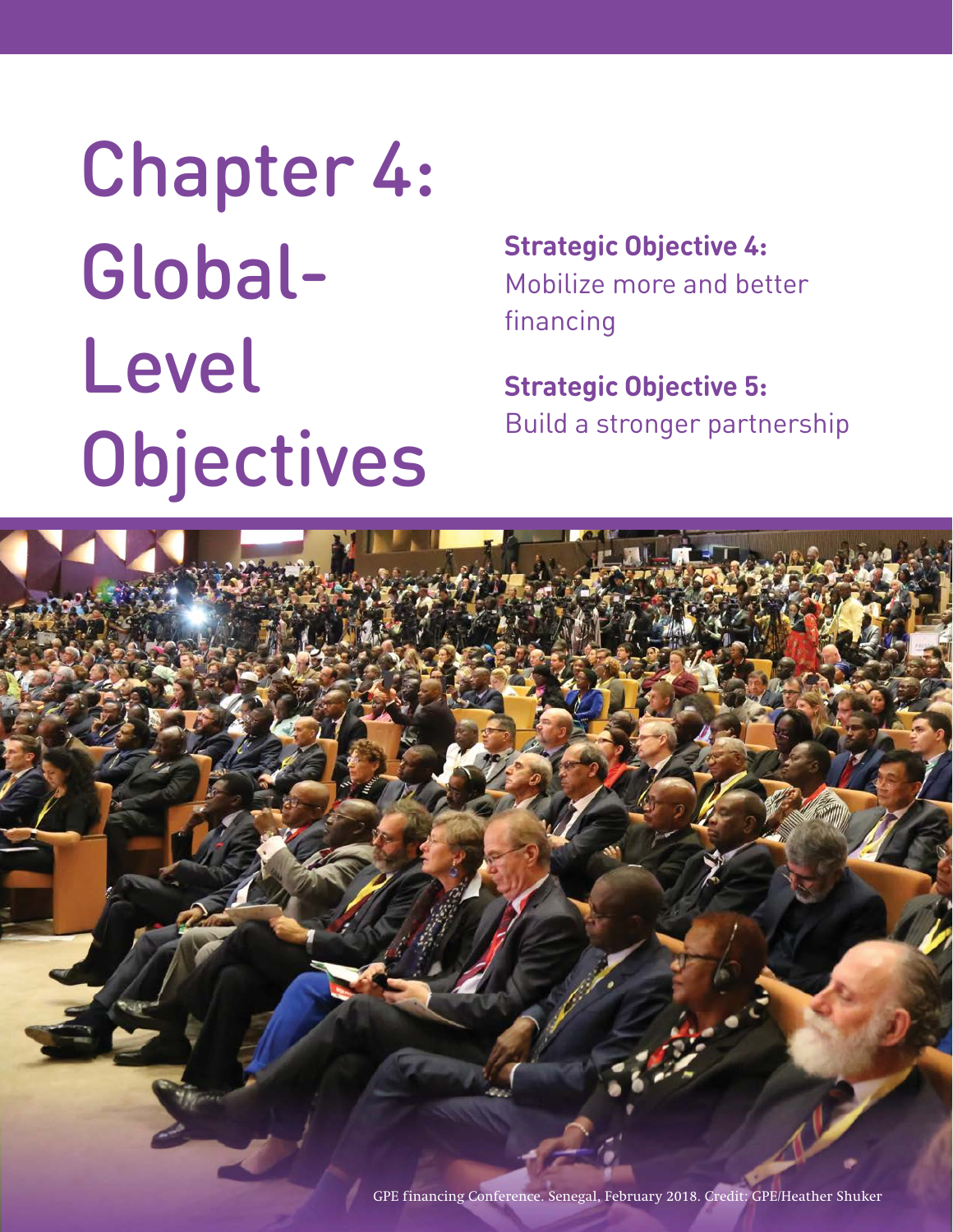# **CHAPTER 4:**

**Global-Level Objectives: Mobilizing More and Better Financing and Building a Stronger Partnership**

# **Introduction**

GPE's global-level objectives 4 and 5 pertain to the spirit and strength of the partnership itself. The GPE theory of change posits that coordinated actions by partners at the global level contribute to strengthening the countries' systems, thus enhancing potential of developing country partners (DCPs) to deliver equitable quality education. Activities underpinning global objectives animate the partnership and provide the foundations for building stronger education systems at the country level.

**O** Objective 4: Mobilize more and better financing

**O** Objective 5: Build a stronger partnership

This chapter discusses the GPE's collective progress on the two objectives, as well as on the 11 indicators (out of 12) with milestones for 2017. Overall, GPE demonstrated strong progress on several milestones set for 2017; however, challenges remain, specifically with respect to alignment and harmonization.

GPE moved solidly in the direction of diverse and increased donor base and sources of financing in 2017. It received US\$10 million financing from

nontraditional donors, surpassing the 2017 target of US\$8.5 million (Indicator 26). All donors fulfilled their pledges to contribute to the GPE fund for FY2017 (Indicator 27) and the proportion of donors that increased or maintained their funding to the education sector between 2014 and 2016 was 62 percent — well above the milestone of 50 percent for 2017 (Indicator 28). Further, GPE steadily addressed domestic financing: 70 percent of the Secretariat's country missions focused on this topic, exceeding the milestone of 54 percent in 2017 (Indicator 31).

Other aspects of the partnership need a more concerted effort and work is underway to address the issues identified. Only 28 percent of the 57 GPE grants met the alignment criteria, significantly below the milestone of 41 percent. This was due to a net loss (closure) of two aligned grants from the stock of grants active at the end of 2017 (Indicator 29). In addition, 37 percent of GPE grants were co-financed or sector pooled, again missing the mark of 48 percent (Indicator 30).

GPE put substantial effort into cross-national knowledge and good practice exchange. It funded or supported 36 knowledge products, far exceeding the milestone of 21 for 2017 (Indicator 33). $1$  Similarly, 26 advocacy events with partners helped to

<sup>1</sup> See Appendix 4-2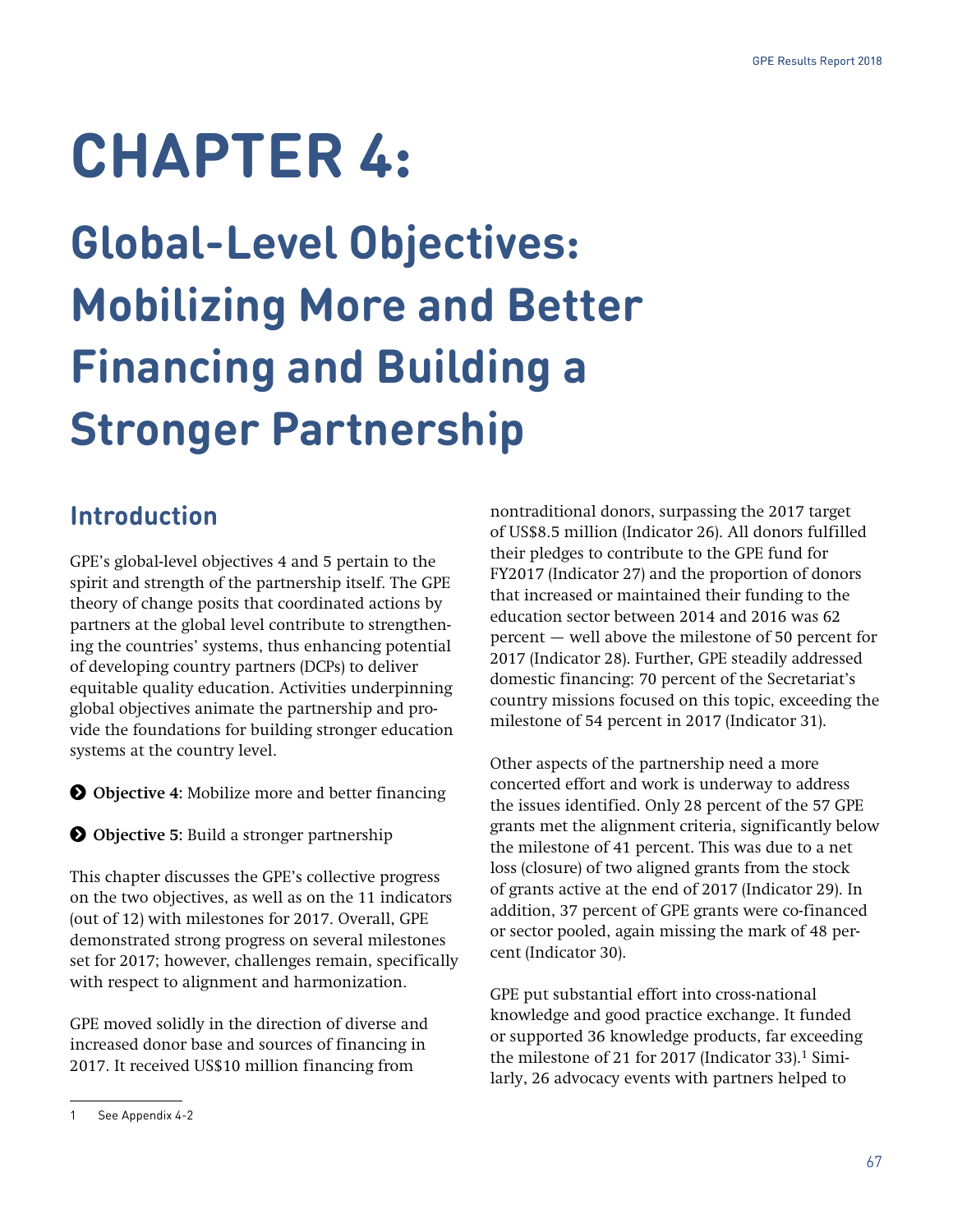communicate the partnership's objectives, meeting the 2017 milestone (Indicator 34). Secretariat staff spent 41 percent of their time on DCP-facing activities, above the milestone of 36 percent for 2017 (Indicator 36). All significant issues identified through audit reports were addressed, demonstrating the partnership's commitment to ensuring quality and transparent management of GPE grants (Indicator 35).

Finally, GPE is keeping itself accountable through its monitoring and evaluation (M&E) strategy, publishing one results report and one evaluation report in FY2017.

The sections below discuss in more detail the partnership's global work and key achievements in 2017 and note the areas where more effort is needed.

## **Strategic Objective 4: Mobilize More and Better Financing (Indicators 26-31)**

#### **Encourage increased, sustainable and better coordinated financing (Indicators 26-28, 31)**

Providing basic education for all children requires that the education sector be adequately financed. In 2016, the International Commission on Financing Global Education Opportunity (Education Commission) called for low- and middle-income countries to increase domestic public expenditure on education

from an estimated \$1 trillion in 2015 to \$2.7 trillion by 2030, or from 4 percent of GDP to 5.8 percent. A core pillar of GPE's work is to be centrally engaged in helping improve the volume of domestic financing (see also Chapter 2, Indicator 10).2

National resources, however, will not be sufficient to meet the basic education targets by 2030.3 The total external financing gap is projected to average US\$22 billion annually between 2015 and 2030.4 To achieve universal basic education by 2030, the level of external assistance to low-income and lower-middleincome countries would need to increase by at least four times as much.<sup>5</sup> The Education Commission's separate estimates show that 3 percent of the total education cost must be provided by external donors. As a result, official development assistance (ODA) would need to rise by 9 percent per year to reach US\$49 billion per year by 2030.6 As noted in the World Development Report,<sup>7</sup> international finance is particularly important for low-income countries.

6 Education Commission, Learning Generation, 104.

<sup>2</sup> The Education Commission, The Learning Generation: Investing in Education for a Changing World (New York: International Commission on Financing Global Education Opportunity, 2016), 128.

<sup>3</sup> UNESCO, EFA Global Monitoring Report, Education for All 2000-2015: Achievements and Challenges (Paris: UNESCO, 2015), 281.

<sup>4</sup> UNESCO, 296.

<sup>5</sup> UNESCO, 282.

<sup>7</sup> World Bank, The World Development Report 2018: Learning to Realize Education's Promise (Washington, DC: World Bank Group, 2018), 212.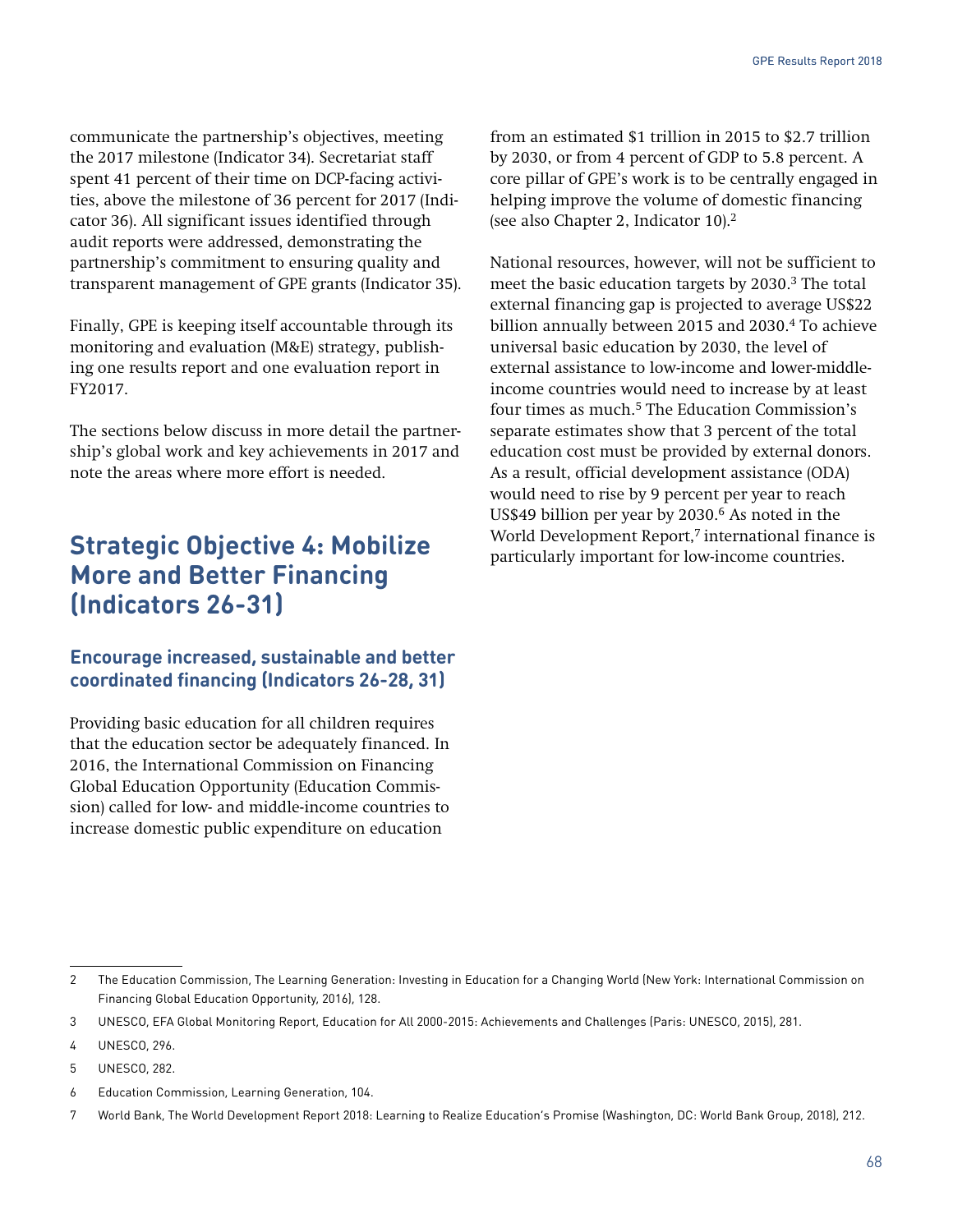#### **BOX 4.1. Most funding for education comes from domestic sources, but international finance is important for low-income countries.**

"While the overall contribution of development assistance to country investments in education is relatively small, it is important in some low-income countries. In 2015, international finance accounted for 14 percent of education spending in low-income countries, but support is much higher in some countries. In Mali, development assistance accounted for approximately 25 percent of public education spending between 2004 and 2010. Moreover, global estimates of the investments required to raise learning as part of the SDGs imply a need to increase development assistance, particularly to low-income countries."

Source: World Development Report 2018, 212.

Total ODA experienced a strong increase in 2016.<sup>8</sup> Importantly, after a period of stagnation between 2011 and 2015, aid to overall education experienced a 13 percent increase between 2015 and 2016 and reached US\$13.5 billion in 2016, with basic education at close to US\$6.1 billion (Figure 4.1). GPE donors<sup>9</sup> disbursed US\$8.4 billion in 2015 (in constant 2015 US\$) for education, slightly down from US\$8.6 billion in 2014, but increasing to US\$9.7 billion in 2016.10

However, GPE donors' disbursements as a share of total education ODA decreased slightly, from 74 percent to 72 percent, between 2014 and 2016. Although total basic education ODA has been increasing since 2014, GPE donors' contribution to basic education increased later, in 2016.



<sup>8</sup> ODA is defined by OECD as financial flow provided by official agencies, including state and local governments, or by their executive agencies. An ODA transaction (i) is administered with the promotion of the economic development and welfare of developing countries as its main objective; and (ii) is concessional in character and conveys a grant element of at least 25 percent (calculated at a rate of discount of 10 percent). http://www.oecd.org/dac/stats/officialdevelopmentassistancedefinitionandcoverage.htm

<sup>9</sup> This figure includes DAC and non-DAC donors who report to OECD CRS.

<sup>10</sup> This may not be compared with the figures published in the GPE Results Report 2015/2016 because of updates to the ODA figures.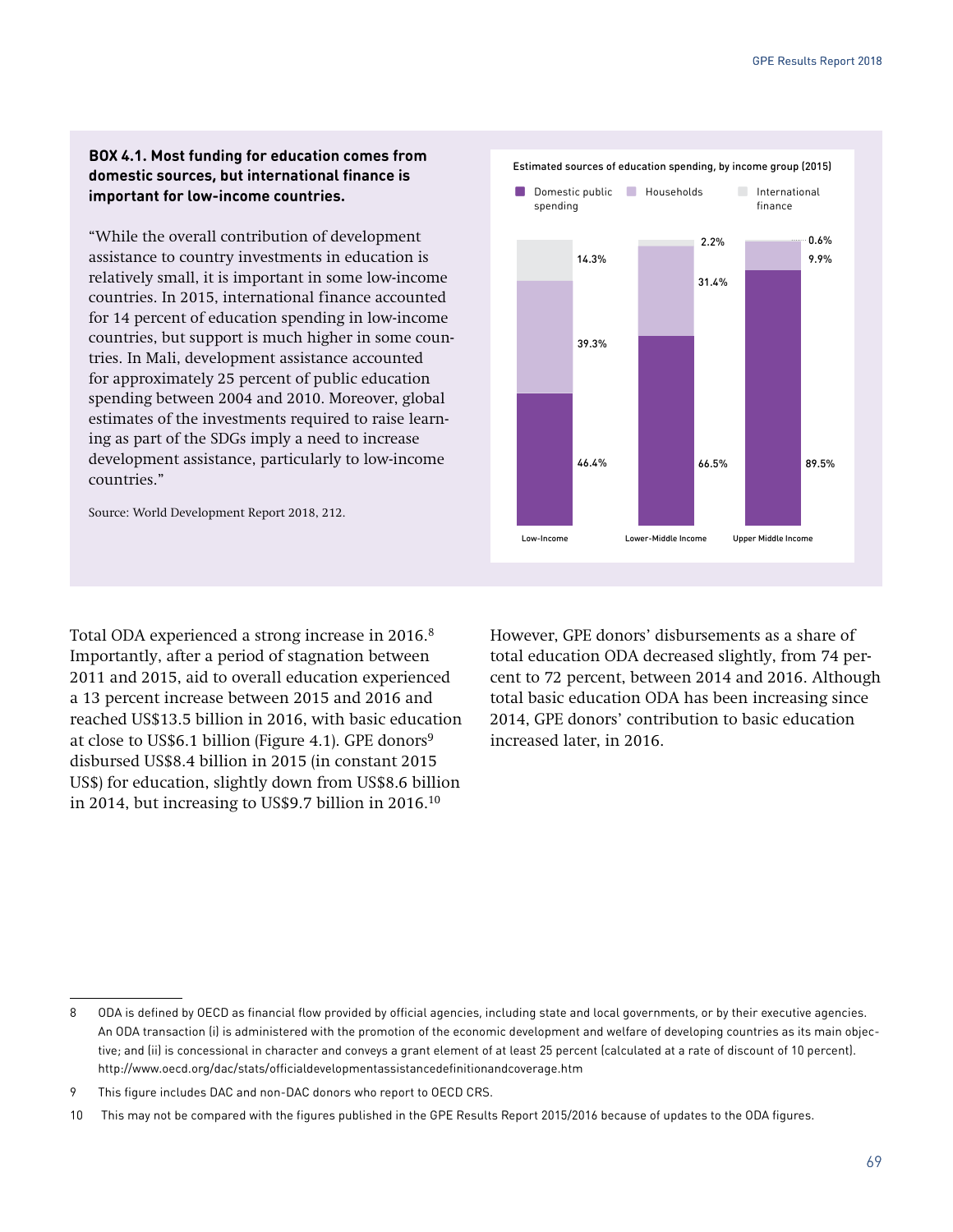#### **FIGURE 4.1 Basic education aid increased between 2015 and 2016.**

*Evolution of education ODA, 2005 to 2016 (in constant 2015 billion)* 

- − Total education ODA (education + 20% budget support)
- − GPE donors' education ODA (education + 20 % budget support)
- − Total basic education ODA (basic + 10% budget support +50% level unspecified)
- − GPE donor's basic education ODA (basic + 10% budget support + 50% level unspecified)



Source: OECD Creditor Reporting System (OECD CRS) as of February 2018, constant 2015 US\$. Following the GEM, education ODA includes total allocable education ODA + 20 percent of general budget support. Basic education ODA includes total allocable basic education ODA + 50 percent of education level unspecified + 10 percent of general budget support. Included in this chart are 21 GPE donors with data available in the OECD CRS database.

The share of education ODA in the total ODA had fallen from 9.7 percent in 2009 to 6.9 percent in 2015, but showed an uptick to 7.5 percent in 2016; this can be attributed to the improvement in education financing registered that year (Figure 4.2). During this period, GPE donors allocated a lower share of their total ODA to education. GPE donors that are in the Organisation for Economic Co-operation and

Development (OECD) Development Assistance Committee (DAC) are the most important contributors to education ODA (Figure 4.3). Although the share of education ODA provided by non-DAC bilateral donors is relatively small, they strongly increased their contribution between 2009 and 2016, from US\$22 million to US\$723 million.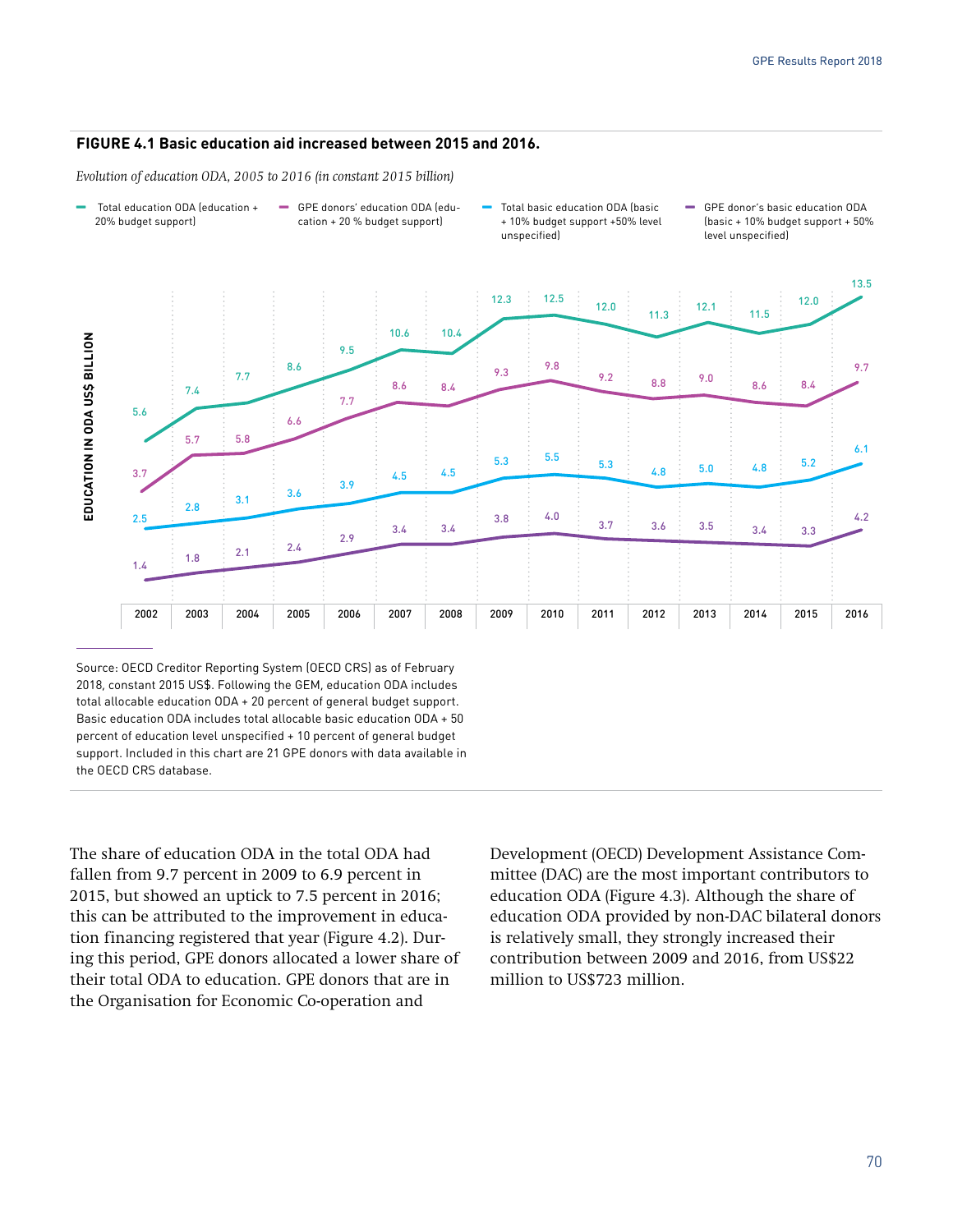#### **FIGURE 4.2. The share of total ODA allocated to education increased slightly in 2016 after a steady decline that began in 2009.**

*Share of education ODA in the total ODA, 2009-2016*



It is against this backdrop that 62 percent of GPE donors (those reporting to OECD-DAC) either increased or maintained their aid to the education sector, well exceeding the milestone of 50 percent for 2017 (Indicator 28; Figure 4.4). At the baseline, 38 percent of the donors (8 out of 21) had increased their education ODA, while 10 percent had maintained their education aid between 2010 and 2014. Between 2014 and 2016, 12 out of 21 GPE donors increased and one donor maintained, their aid to education.

#### **FIGURE 4.3 GPE donors that are OECD-DAC members have been the biggest contributors to education ODA.**

*Breakdown of education ODA by type of donors, 2002-2016 (US\$ billion)*



Source: GPE calculation based on OECD CRS as of February 2018. Note: Only education-sector-allocable ODA are considered to calculate the share of education in total ODA. Education ODA actual figures include total allocable education ODA + 20 percent of general budget support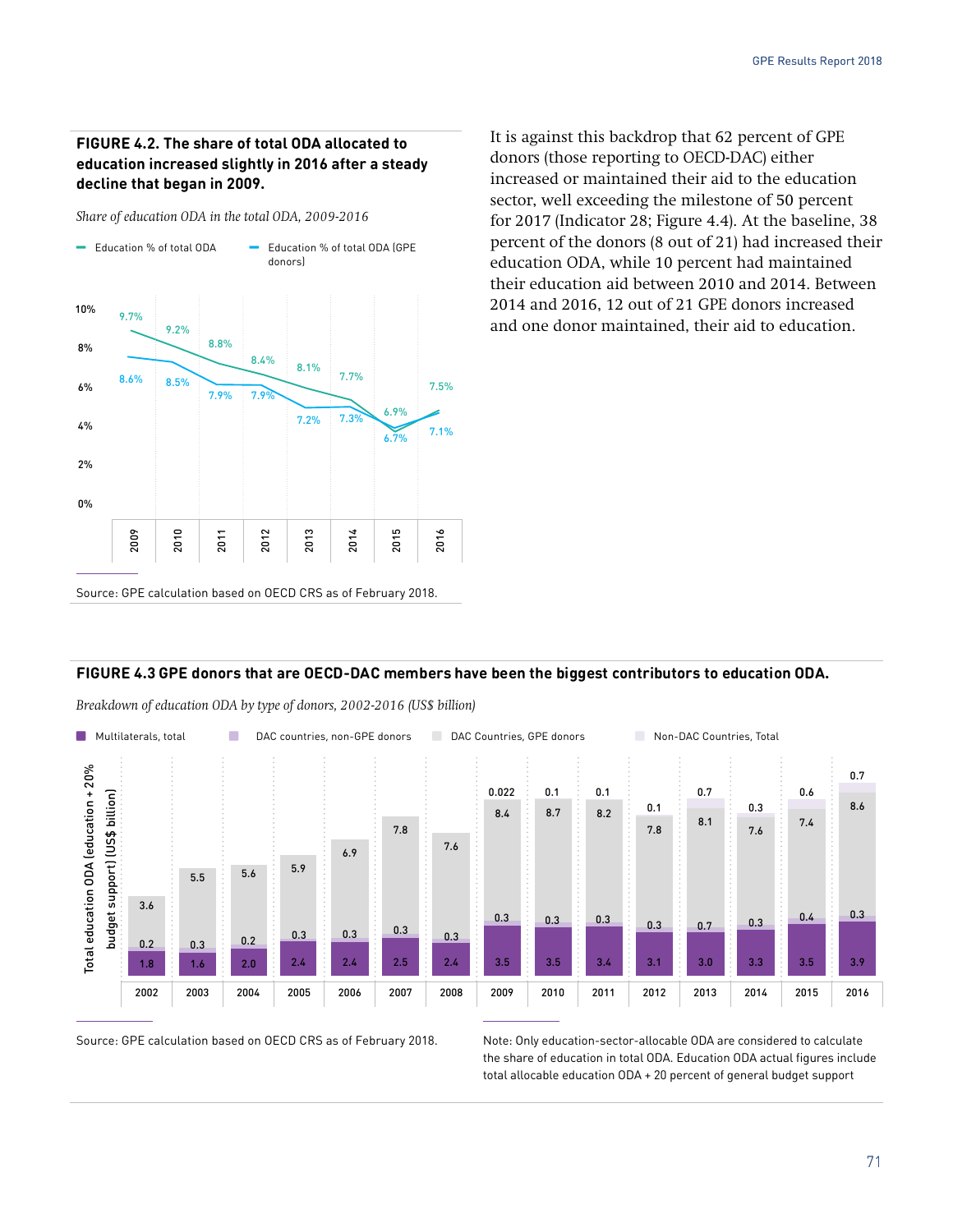

#### **FIGURES 4.4. GPE donors increased or maintained their aid to education.**

*Proportion of GPE donors that increased or maintained their aid to education from 2010 to 2014 (left) and 2014 to 2016 (right)*

database are considered for 2017.

GPE donors fulfilled 100 percent of their commitments to contribute to the GPE fund, thus meeting the 2017 milestone (Indicator 27). GPE tracks actual payments made by the donors versus what they committed to pay (as per the signed contribution agreements, either at the time of the 2014 replenishment event or in subsequent years), in their own currencies.11

Donors' contribution to the GPE fund almost doubled between FY2016 and FY2017. Thirteen donors contributed a total of US\$250 million in FY2016, increasing to 20 contributors providing a total of US\$462 million in FY2017. The United Kingdom, the United States, the European Commission, Norway and Sweden were the top five contributors to the GPE fund in FY2017, providing more than 70 percent of all contributions in that fiscal year.

Nontraditional donors strongly increased their contribution in FY2017, providing a cumulative US\$10 million, exceeding the milestone of \$US8.5 million in 2017 (Indicator 26). GPE extended its donor base by involving nontraditional donors, including non-DAC bilateral donors and private foundations. The cumulative contribution from nontraditional donors was US\$5 million in FY2015, increasing to US\$6.4 million in FY2016. Five nontraditional donors, including Dubai-Cares and the Children Investment Fund Foundation, contributed US\$3.7 million in FY2017 (Figure 4.5).

<sup>11</sup> Although donors pledged to contribute to the GPE fund over the period 2015-2018, they still need to commit to disbursing a certain amount each year by signing a contribution agreement. Indicator 27 tracks the percentage of donors that contributed to the GPE fund according to their signed contribution agreements for the reference year. While commitments from some of the donors reflect the value of their pledges, other donors committed to disbursing a relatively small share of the total value of their pledges.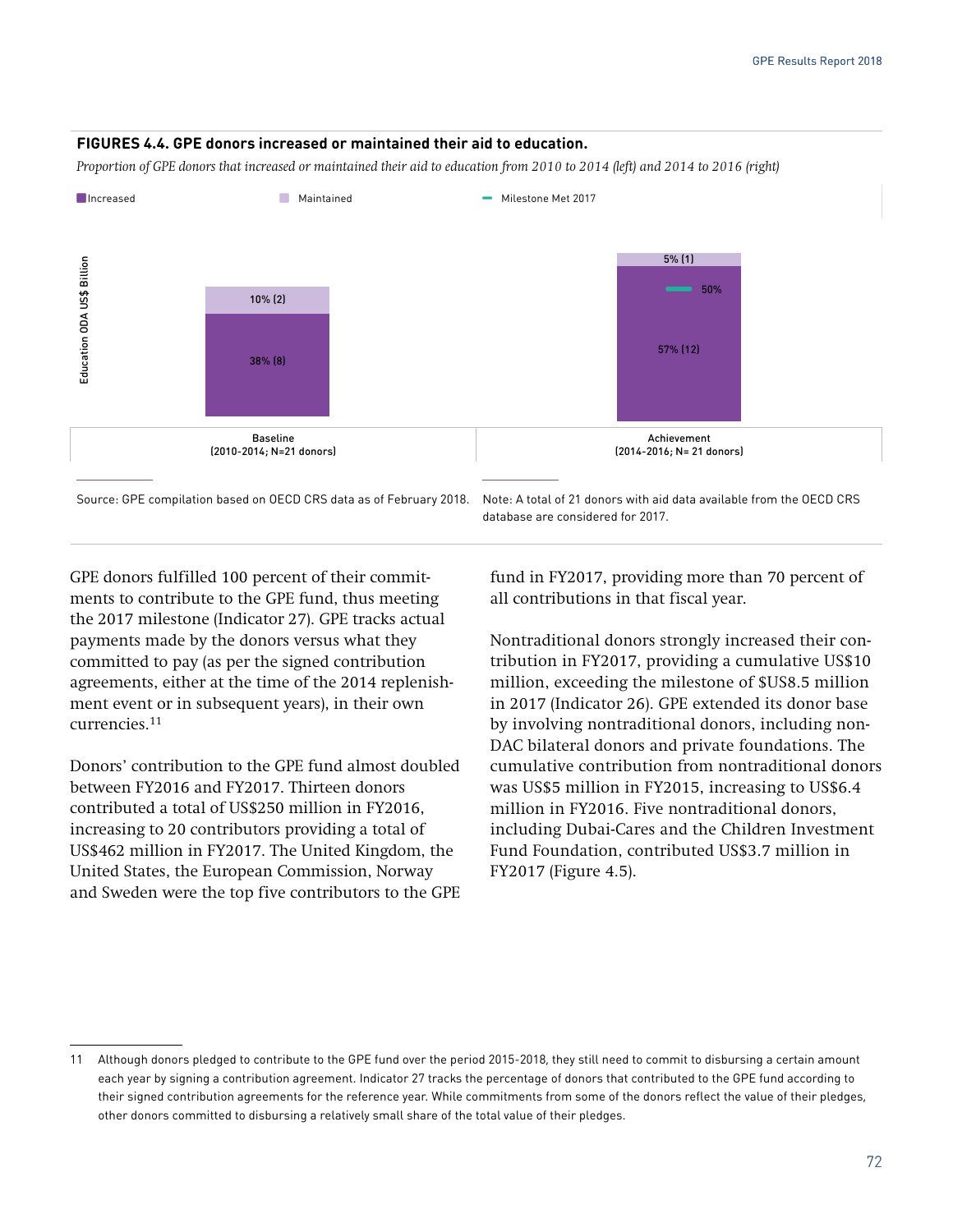#### **FIGURE 4.5. Donors' contribution to the GPE fund almost doubled from FY2016 to FY2017.**

*Donor disbursements in FY2016 (left) and FY2017 (right)*

|                      | FY 2016 |       | FY 2017 |
|----------------------|---------|-------|---------|
| Total                | 249.6   | 462.4 |         |
| Norway               | 45.0    | 95.6  |         |
| <b>United States</b> | 45.0    | 70.0  |         |
| Denmark              | 44.9    | 64.2  |         |
| United Kingdom       | 41.2    | 58.1  |         |
| Canada               | 22.5    | 42.4  |         |
| Australia            | 19.8    | 38.5  |         |
| Sweden               | 11.8    | 22.4  |         |
| Germany              | 11.5    | 17.2  |         |
| Belgium              | 2.2     | 15.3  |         |
| Japan                | 2.2     | 9.9   |         |
| Republic of Korea    | 1.4     | 7.6   |         |
| Finland              | 1.1     | 7.0   |         |
| France               | 1.1     | 4.4   |         |
|                      |         |       |         |

| FY 2017                |       |  |  |
|------------------------|-------|--|--|
| Total                  | 462.4 |  |  |
| United Kingdom         | 95.6  |  |  |
| <b>United States</b>   | 70.0  |  |  |
| European Commission    | 64.2  |  |  |
| Norway                 | 58.1  |  |  |
| Sweden                 | 42.4  |  |  |
| Denmark                | 38.5  |  |  |
| Canada                 | 22.4  |  |  |
| France                 | 17.2  |  |  |
| Australia              | 15.3  |  |  |
| Switzerland            | 9.9   |  |  |
| Germany                | 7.6   |  |  |
| Belgium                | 7.0   |  |  |
| Ireland                | 4.4   |  |  |
| Italy                  | 4.3   |  |  |
| Japan                  | 1.9   |  |  |
| Dubai Cares            | 1.0   |  |  |
| <b>CIFF</b>            | 1.0   |  |  |
| Republic of Korea      | 0.7   |  |  |
| OSF (through AOSI)     | 0.5   |  |  |
| Rockefeller Foundation | 0.4   |  |  |
|                        |       |  |  |

Source: GPE Secretariat. The secretariat of the Note: GPE nontraditional donors include the Rockefeller Foundation, Republic of Korea, OSF, Children's Investment Fund Foundation and Dubai Cares.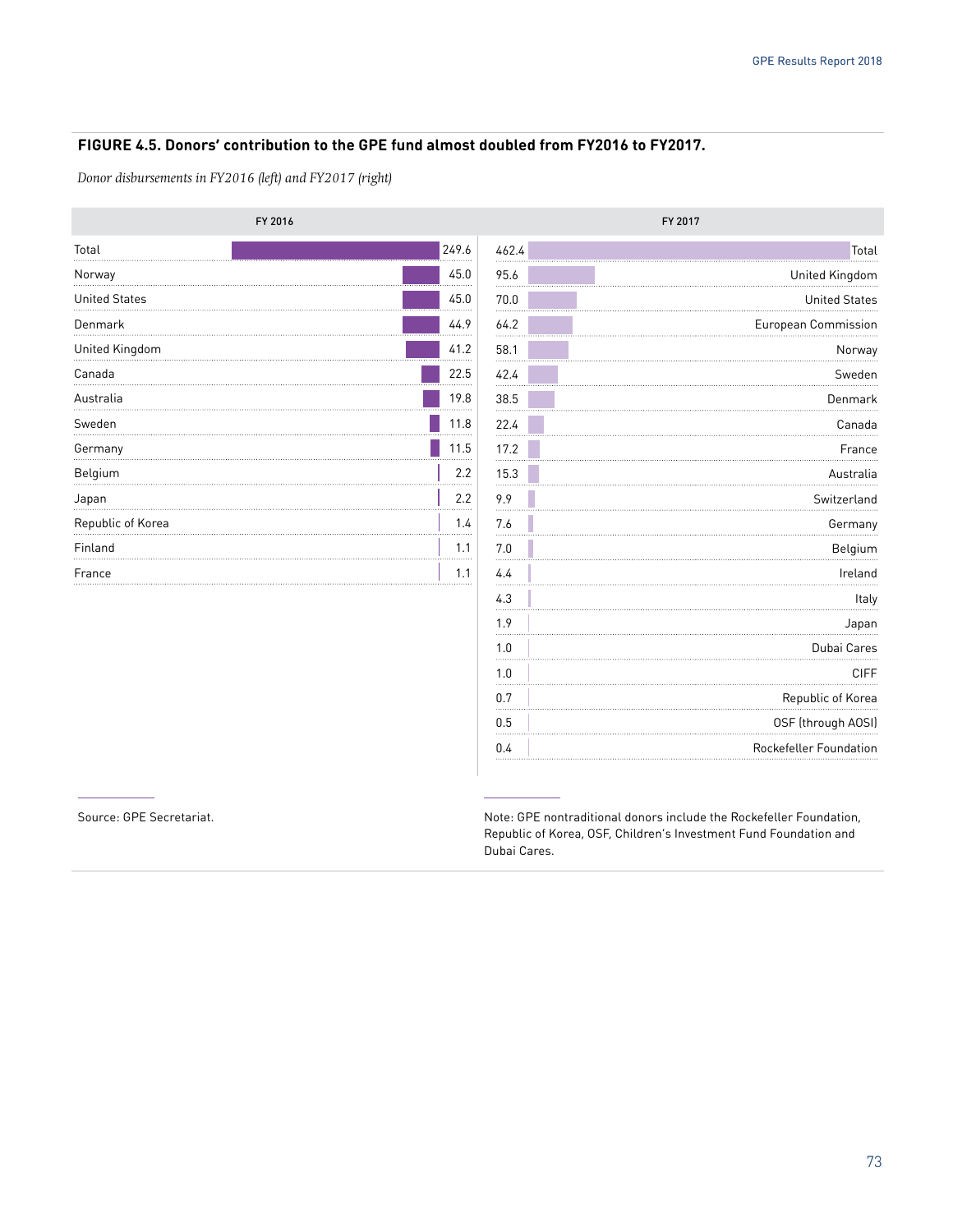Fluctuations in the U.S. dollar exchange rate continue to negatively affect the dollar value of the GPE fund. The GPE Results Report 2015/2016 showed that the GPE fund is vulnerable to the fluctuations of the U.S. dollar exchange rate and that the increase in this rate had eroded the dollar value of the Fund. Evaluated using the August 2017 U.S. dollar exchange rate, the total value of the pledges was US\$1.9 billion, compared to more than 2.2 billion in 2014. This indicates that the value of the pledges decreased by US\$364 million (16 percent) because of the fluctuations in the exchange rate. The United Kingdom is the most affected by these fluctuations. Between 2014 and 2017, the U.S. dollar value of the U.K. pledge decreased by US\$123 million (Appendix 4-3).

Because of strong donor commitment, the share of education aid channeled through GPE has increased substantially since 2004. Between 2004 and 2016, share of GPE disbursements increased from 1 percent to 12 percent of basic and secondary education ODA in GPE DCPs (Figure 4.6).

GPE is poised to continue playing an important role in mobilizing more resources to finance education in GPE developing country partners. A replenishment conference took place in Dakar in February 2018, and donors committed to provide US\$ 2.3 billion to finance education between 2018 and 2020.12





Source: Secretariat calculation based on OECD CRS (February 2018) and GPE data.

Note: GPE disbursements only consider grants that are allocated to specific countries (ESPIG, ESPDG and PDG). The sample of GPE DCPs includes 61 countries.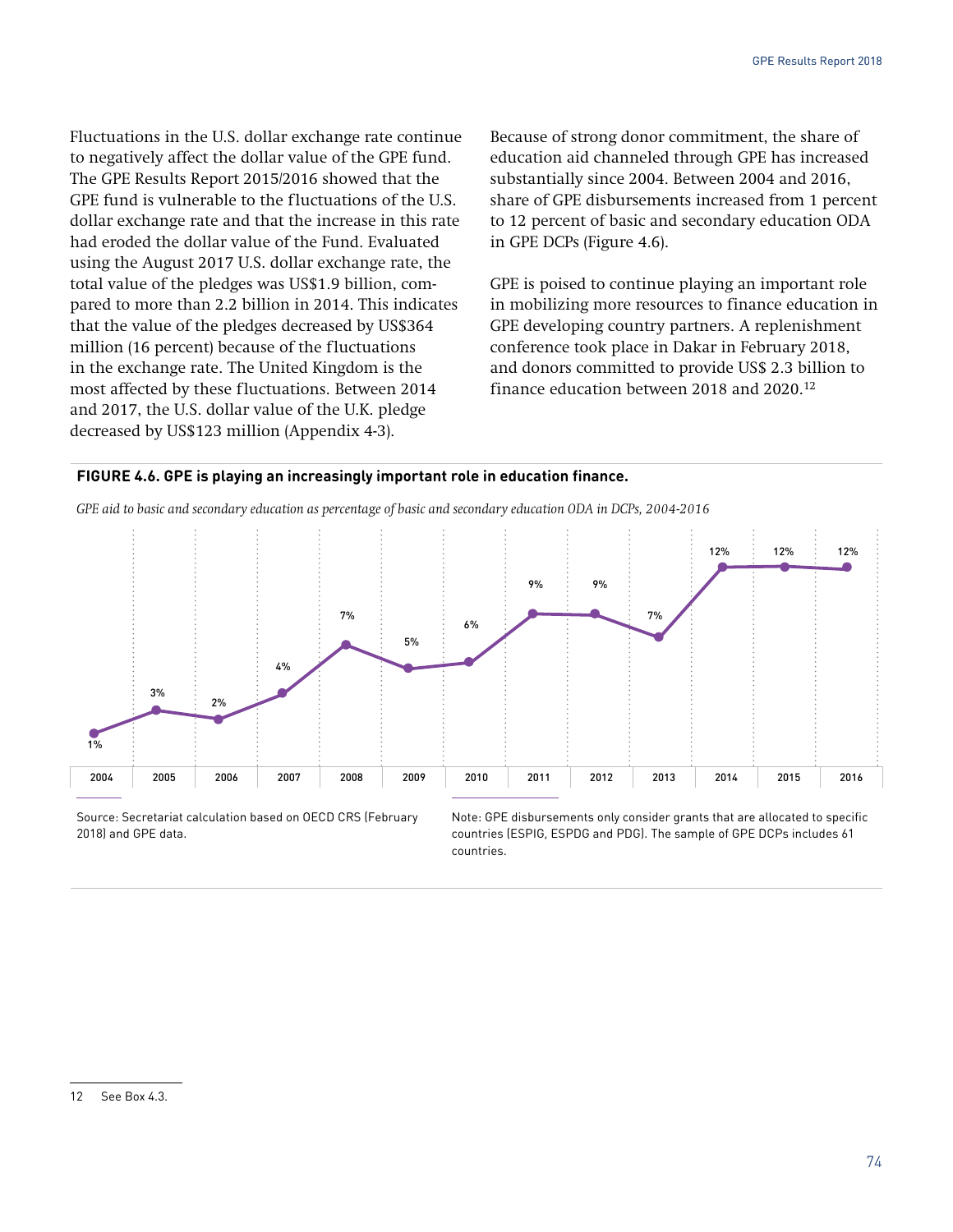#### **BOX 4.2. Aid to basic education is not going to countries most in need, but the GPE allocation model allows the partnership to focus on the DCPs with the most important challenges.**

The Global Education Monitoring Report (GEMR) shows that overall aid to basic education does not target the countries that are the most in need. Ideally, aid to basic education should be aligned with the necessary amount to educate all the out-of-school children. However, comparing the cost of enrolling out-of-school children and the actual amount of ODA received, GEMR shows that some countries should have received a larger amount of aid while others should have benefited from a lower level of aid to basic education.

For instance, the cost of schooling the 49 percent of children who are out of school in Burkina Faso would be close to US\$182 million, but the country received only US\$17 million in 2012. By contrast, the cost of schooling the 2 percent of children who are out of school in Zimbabwe would be US\$11 million, yet the country received US\$31 million in 2012. This demonstrates the need for donors to rationalize aid allocations to better account for countries' level of need.<sup>13</sup>

GPE's grant allocation model is based on a needs index that allows the partnership to focus on the countries with the lowest income levels and with the most important challenges.<sup>14</sup> More resources are allocated to the countries with the greatest needs.15 For example, although both Ethiopia and Pakistan have high out-of-school. populations of basic education age, Pakistan received relatively low GPE cumulative disbursements in 2010- 2015 because of its status as a lower-middle-income country.

Source: UNESCO, Aid to Education Is Stagnating and Not Going to Countries Most in Need (Global Education Monitoring Report Policy Paper 31, 2017), 5; http://unesdoc.unesco.org/images/0024/002495/249568e.pdf.

Given the urgent need for resources to meet the promise of SDG4, it is also important to address the prioritization of domestic investments in education. Secretariat staff thus continued to engage regularly with the DCPs regarding domestic financing. In FY2017, 70 percent of missions (60 out of 86) in 41 DCPs and 77 percent in FCACs addressed domestic financing issues, exceeding the milestones of 54

percent overall and 65 percent in FCACs, respectively (Indicator 31). It is important that GPE continue strengthening the dialogue on domestic education financing — especially in countries with the lowest share of public education spending in the total public expenditure, or in countries with decreasing domestic education financing (also see Chapter 2 for more details).

<sup>13</sup> UNESCO, Global Education Monitoring Report 2017/8 — Accountability in Education: Meeting Our Commitments (Paris: UNESCO, 2017), 274.

<sup>14</sup> See GPE Results Report 2015/2016 (full version), Box 1.1, p. 4, for details on the needs index.

<sup>15</sup> See introduction for a description of the GPE new financing and funding framework.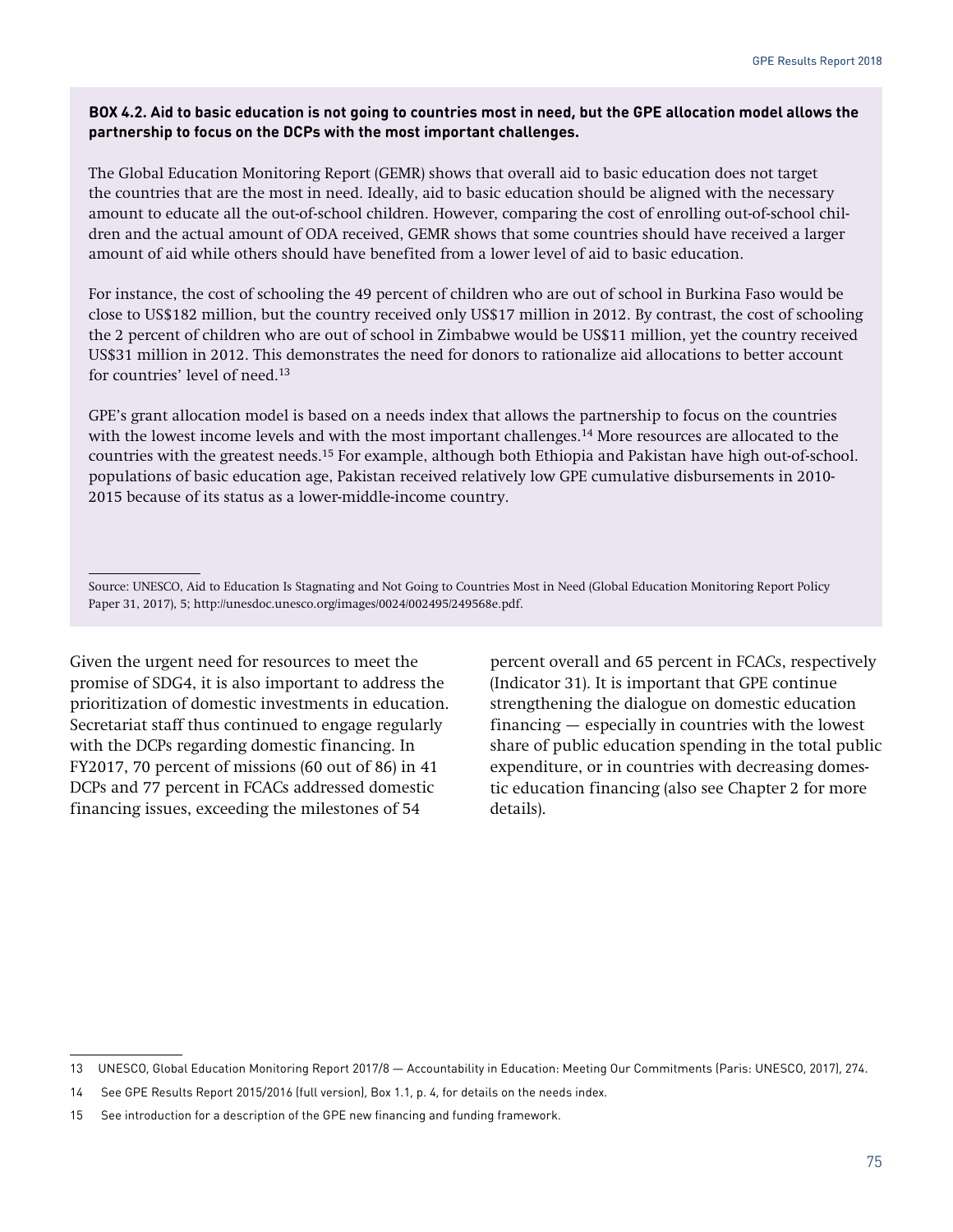31%

24%(9)

#### **Advocate for Improved Alignment and Harmonization of Funding (Indicators 29-30)**

Premised on the idea that uncoordinated actions from donors undermine aid effectiveness, SDG 17 reiterates the importance of aligning development aid with national systems and places emphasis on the need for partners to ensure harmony with national plans and to operate through national budgets.16 Building on this notion, GPE's theory of change

encompasses alignment and harmonization as key features of better financing.

The proportion of grants aligned to national systems (Indicator 29) declined from 34 percent of active grants (23 out of 68) at baseline in FY2015 to 28 percent (16 out of 57) in FY2017, well below the milestone of 41 percent (Figure 4.7). Similarly, for FCACs, the figure was 24 percent, below the milestone of 31 percent.

28% (16)



**FIGURE 4.7. Alignment to DCP systems remains a challenge for GPE grants.**

34% (23) 27% (10 ) 31% (18) 26% (9)

*Proportion of active grants aligned in FY2015, FY2016 and FY2017* 

Source: GPE Secretariat.

Overall (68 grants) FCAC (37 grants) Overall (59 grants) FCAC (34 grants) Overall (57 grants) FCAC (34 grants) 2015 2016 2017

<sup>16</sup> Welle, Nicol and Steenbergen (2008) defines alignment as the donors' ability to build relationships with the partner governments by aligning donor inputs with national processes. OECD (2008) distinguishes between "policy alignment" and "systems alignment." Policy alignment is assistance that reflects and supports partner governments' national and sector development strategies, while systems alignment is aid that uses government systems and procedures — for example, public financial management systems, monitoring and evaluation frameworks, and procurement procedures.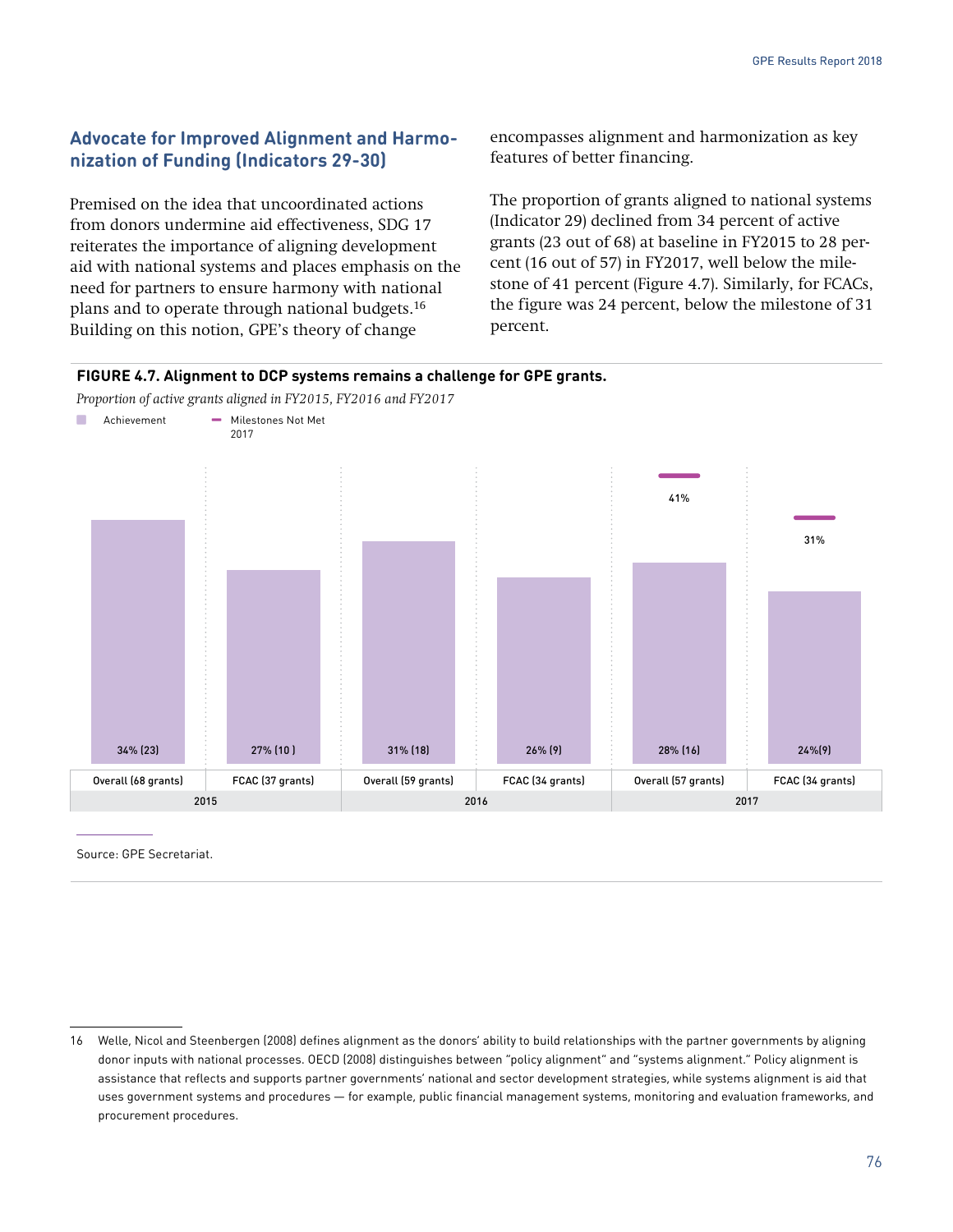This decrease is attributable to a net loss of two aligned grants from the previous year. At any point during FY2016, a total of 59 grants (18 aligned and 41 non-aligned) were active, five of which closed (2 aligned and 3 non-aligned) by the end the year. In FY2017, three grants (0 aligned and 3 non-aligned) became active, leading to 57 active grants at any point during that fiscal year, 16 of which were aligned. The stock of 54 grants remained the same.

A grant must fulfill at least seven of the 10 dimensions comprising alignment.

Grants classified as non-aligned are aligned with the sector plan but generally not aligned with the government's finance, expenditure, accounting and audit systems (Figure 4.8). For example, in FY2017, only two of the non-aligned grants were aligned to the government's accounting system.

#### **FIGURE 4.8. Non-aligned grants are generally not aligned with the government's finance, expenditure, accounting and audit systems.**

*Non-aligned and aligned grants by dimension of alignment, FY201717*

**Aligned (16 grants) Non Aligned (41 grants) Non Aligned (41 grants)** 

| Education sector plan                 | $100\%$ (16)        | $100\%$ (41) |
|---------------------------------------|---------------------|--------------|
| ESP annual implementation report      | $100\%$ (16)        | $66\%$ (27)  |
| Government budget                     | $100\%$ (16)        | 39% [16]     |
| Medium term expenditure framework     | $100\%$ (16)        | $39%$ (16)   |
| Procurement rules                     | $88\%$ (14)         | $34\%$ (14)  |
| Government budget for expenditure     | $81\%$ (13)         | $22%$ [9]    |
| Government budget expenditure process | $81\%$ (13)         | $12\%$ (5)   |
| Audit system                          | $81\%$ (13) 10% (4) |              |
| Public finance system                 | $75%$ (12)          | $12\%$ (5)   |
| Accounting system                     | 75% (12)            | $5\%$ (2)    |

Source: GPE Secretariat.

<sup>17</sup> See the results framework methodology sheet for details on dimensions of Indicator 29 (https://www.globalpartnership.org/content/ gpe-results-framework-2016-2020).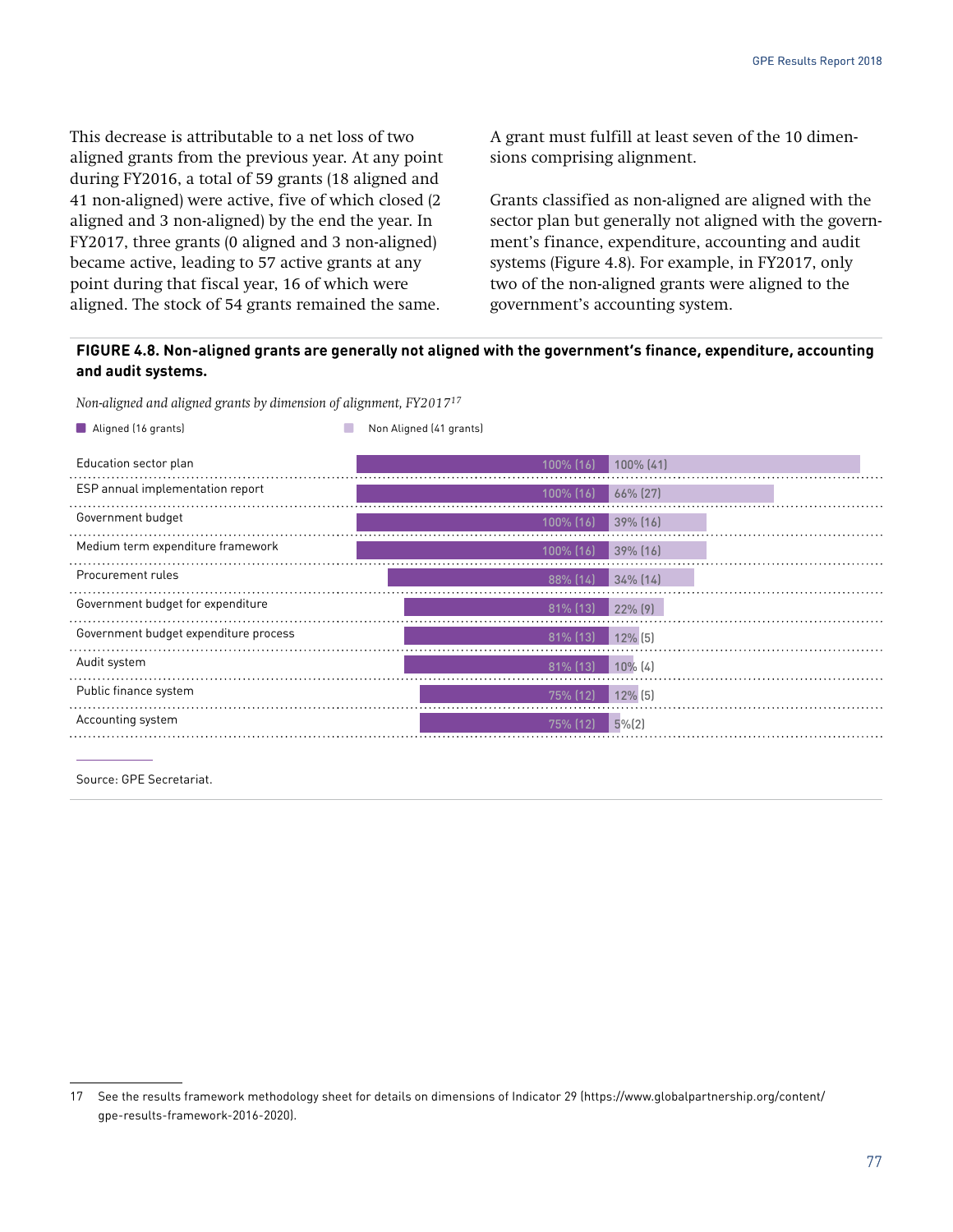The quality of public sector management and institutions is correlated with alignment, indicating that grant agents' decisions regarding alignment may in part be based on countries' institutional quality. Figure 4.9 shows that the World Bank's Country Policy and Institutional Assessment (CPIA) scores are higher in countries where GPE grants are aligned with national systems.18 The average CPIA scores on Public Sector Management and Institutions components are higher for countries with aligned grants, compared to countries with non-aligned grants.19 The most pronounced difference in average CPIA scores between

countries that achieved alignment and those that did not is in the quality of the Budgetary and Financial Management component. Alignment within a sector is affected by institutional issues that cut across sectors.

In two of the three countries with grants that became active in FY2017, the average CPIA score (2016) was low (below the median CPIA score). Weak institutional quality may have influenced the decision regarding alignment.

#### **FIGURE 4.9. Scores on the Country Policy and Institutional Assessment tend to be higher in countries with aligned grants.**

*Average CPIA component score by status of alignment*



Source: GPE Secretariat, based on the World Development Indicators 2016.

<sup>18</sup> Appendix 4-4 shows a positive correlation between the CPIA Public Sector Management score and the alignment score. A statistical test shows that this correlation is statistically significant at 5 percent level, although the R2 is relatively low.

<sup>19</sup> The CPIA assessment of the quality of Public Sector Management includes four components: (i) Efficiency of Revenue Mobilization; (ii) Quality of Budgetary and Financial Management; (iii) Quality of Public Administration; and (iv) Transparency, Accountability, and Corruption in the Public Sector.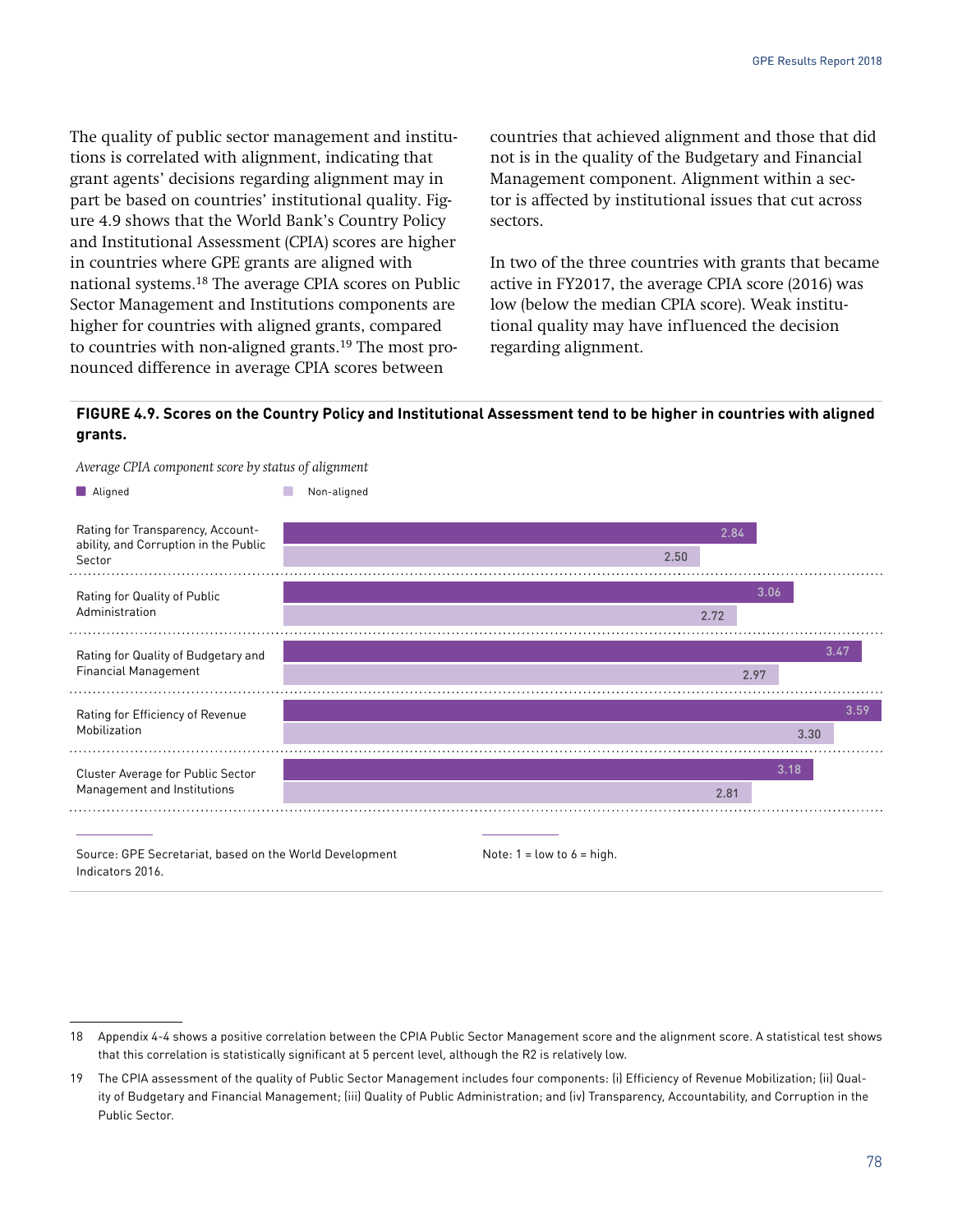However, the relationship of alignment with policy and institutional quality score is not perfect and alignment may be achieved even in some countries with low institutional capacity. Figure 4.10 shows that 14 grants to 13 of the countries with a relatively high CPIA score did not meet the alignment criteria,<sup>20</sup> while five grants to five countries with relatively low CPIA scores were aligned. $21$  This information demonstrates that there is room to improve alignment in GPE DCPs.22 Alignment, coupled with sound capacity building and risk management measures, could be an effective lever for strengthening systems.

Harmonization through co-financing and using the sector pooled funding mechanism similarly reflects GPE's efforts to coordinate with other donors to avoid duplication.23 Such harmonization can guard against a fragmentation of aid that can undermine its effectiveness.24

Of the 57 ESPIGs active at any point during FY2017, 37 percent (21 ESPIGs) used sector pooled or project co-financing funding mechanisms, considerably below the milestone of 48 percent in 2017 (Indicator 30). This figure was 31 percent (10 out of 32) for FCACs, against an FY2017 milestone of 37 percent (Figure 4.11). There was a net loss of two sector pooled grants in FY2017. Five grants closed in FY2016, of which four were stand-alone and one was sector pooled. Three new stand-alone grants became active in FY2017. In addition, one active sector pooled grant changed to a stand-alone grant due to the political situation in the country (South Sudan).

The number of sector pooled and co-financed grants decreased from 23 in FY2016 to 21 in FY2017 and the total number of grants decreased from 59 to 57.

#### **FIGURE 4.10. Countries with relatively high CPIA scores may offer opportunities for improved alignment.**

*Proportion of aligned grants by CPIA quality of Public Sector Management and Institutions components*



Source: GPE Secretariat, based on 2017results framework data and World Development Indicators 2016.

Note: CPIA data are only available for 51 DCPs with data on alignment. The median of the CPIA score is used to distinguish between high and low CPIA categories.

<sup>20</sup> Tanzania (Mainland); Tanzania (Zanzibar); Niger; Sao Tome and Principe; Côte d'Ivoire; Kyrgyz Republic; Guyana; Benin; Uzbekistan; Pakistan (Balochistan); Malawi; Lao PDR; Ghana and Sierra Leone.

<sup>21</sup> A total of 38 grants to 35 DCPs did not meet the GPE alignment criteria in FY2017 and have CPIA data available. Fourteen of these 38 grants (37 percent of the grants that did not meet the alignment criteria) have a CPIA score that is relatively high.

<sup>22</sup> A total of 41 grants to 35 countries did not meet the GPE alignment criteria in FY2017. Of these 34 countries, 14 (37percent of the grants that did not met the alignment criteria) have a CPIA score that is relatively high.

<sup>23</sup> The Paris Declaration defines three objectives for harmonization: (i) aid is provided through harmonized programs coordinated among donors; (ii) donors conduct their field missions together with recipient countries; and (iii) donors conduct their country analytical work together with recipient countries [\(http://www.oecd.org/dac/effectiveness/45827300.pdf,](http://www.oecd.org/dac/effectiveness/45827300.pdf) p. 2).

<sup>24</sup> World Bank, "Donor Fragmentation and Aid Effectiveness: Aid is more effectively delivered by fewer donors" (Development Research Group brief; Washington, DC: World Bank Group, 2008); [http://siteresources.worldbank.org/INTPUBSERV/Resources/477250-1172079852483/knack\\_](http://siteresources.worldbank.org/INTPUBSERV/Resources/477250-1172079852483/knack_print_060208.pdf) [print\\_060208.pdf](http://siteresources.worldbank.org/INTPUBSERV/Resources/477250-1172079852483/knack_print_060208.pdf).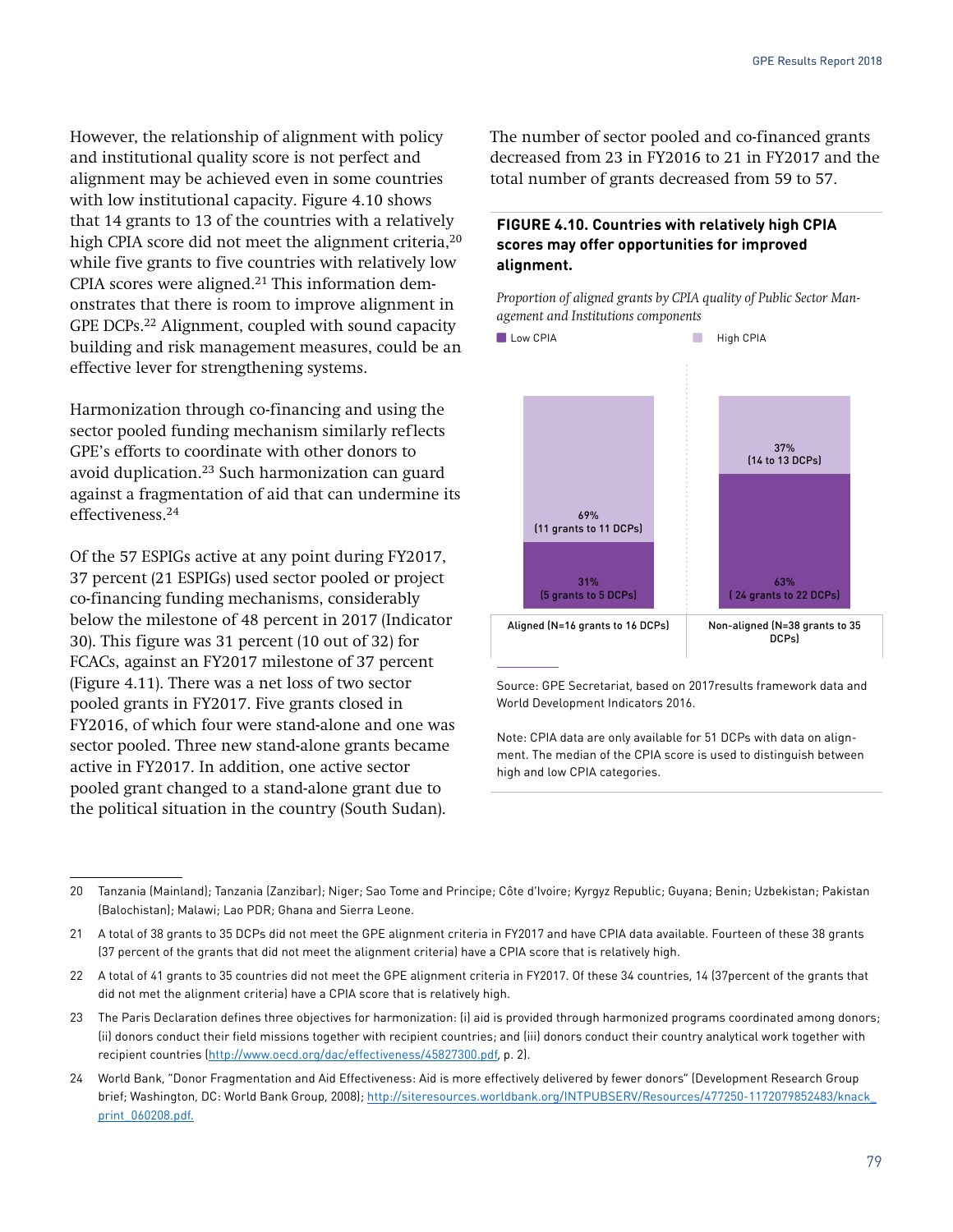#### **FIGURE 4.11. There is a need for improved harmonization of GPE grants.**



*Proportion of grants meeting the GPE harmonization criteria*

Source: GPE Secretariat, based on results framework data.

To improve grant alignment, the Secretariat has developed a roadmap that aims to (i) clarify and gradually institutionalize GPE's conceptual approach to aid alignment; (ii) strengthen country support operations to foster change at country level; (iii) capitalize and promote good practices and knowledge in DCPs and across the partnership; and (iv) engage with grant agents on aid alignment. Some of these actions are underway. For example, some knowledge products are being developed on alignment and a task force was set up to support the 2018-2020 pipeline applications and the GPE Quality Assurance Review (QAR) processes. $25$  In addition, the Secretariat in engaging in a structured dialogue with the grant agents on alignment.

# **Strategic Objective 5: Build a Stronger Partnership (Indicators 32-37)**

GPE is strengthening the partnership by (i) improving the clarity in roles within the partnership; (ii) promoting GPE's role in knowledge production and brokering; (iii) advocating for a global commitment and financing for education; (iv) improving GPE's organizational efficiency and effectiveness; and (v) establishing a base of evidence through monitoring and evaluation to drive GPE decisions.

Clarity in roles, responsibilities and accountabilities is a key pillar for establishing a strong partnership. OECD shows that for a partnership to be successful, every partner should know precisely why they participate, what they bring to the alliance, what to expect from others and what is to be achieved together.<sup>26</sup>

The Secretariat conducted a survey of partners in GPE developing countries in 2017 regarding whether they perceived their roles to have become clearer from the previous year (Indicator 32). However, too few responses were received to report valid results on this indicator. The Secretariat will identify other ways to assess clarity of roles, based in part on the outcomes of the study on effective and efficient partnership.27

The Secretariat is an important facilitator of the partnership. Its role is key to ensuring partnership effectiveness and efficiency, an element of which is the allocation of Secretariat staff time to addressing GPE's work at the country level.

<sup>25</sup> See Chapter 3 for a description of the GPE QAR processes.

<sup>26</sup> OECD, Successful Partnerships: A Guide (Vienna: OECD LEED Forum on Partnerships and Local Governance at ZSI [Centre for Social Innovation], January 2006), 12.

<sup>27</sup> Examination of key actors' roles in GPE's country-level operational model towards GPE 2020 delivery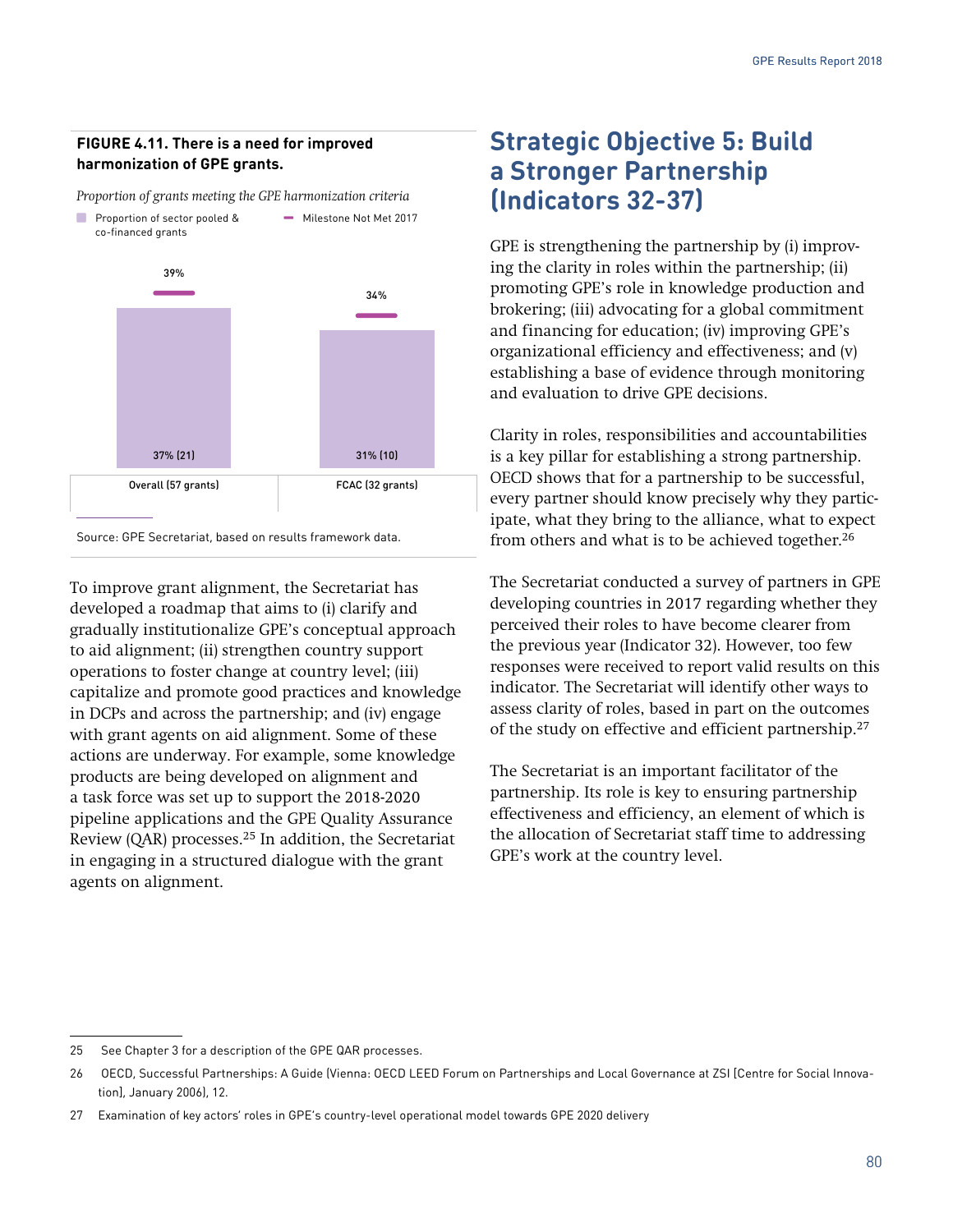The proportion of Secretariat staff time spent on country-facing functions was 41 percent in FY2017, well above the milestone of 36 percent (Indicator 36). In terms of actual hours, the total time spent on country-facing functions increased by 2.4 percent, from 1,306 weeks in FY2016 to 1,337 weeks in FY2017. Figure 4.12 shows that Secretariat staff time is mostly spent on grant management and monitoring, as well as collection of country-level results (447 weeks) followed by country advisory activities (299 weeks).

#### **FIGURE 4.12. The amount of Secretariat staff time devoted to country-facing work increased between FY2016 and FY2017.**

*Secretariat's staff time in FY2015, 2016 and 2017 (left); staff time devoted to country-facing functions by category of activities in FY2017 (right)* 



To ensure a proper risk management of GPE grants, the Secretariat collects and reviews audit reports and then follows up with grant agents. In FY2016, 100 percent of the issues identified in the audit reports were addressed by the Secretariat. In FY2017, following reviews of 25 audit reports, 100 percent of significant issues identified were addressed satisfactorily (Indicator 35).

GPE also worked on global and regional advocacy of GPE's strategic goals, including financing for education, education quality and gender. GPE engaged in 26 advocacy events in FY2016, thus meeting the milestone for 2017 (Indicator 34). Appendix 4-1 provides a list of advocacy events for FY2017 only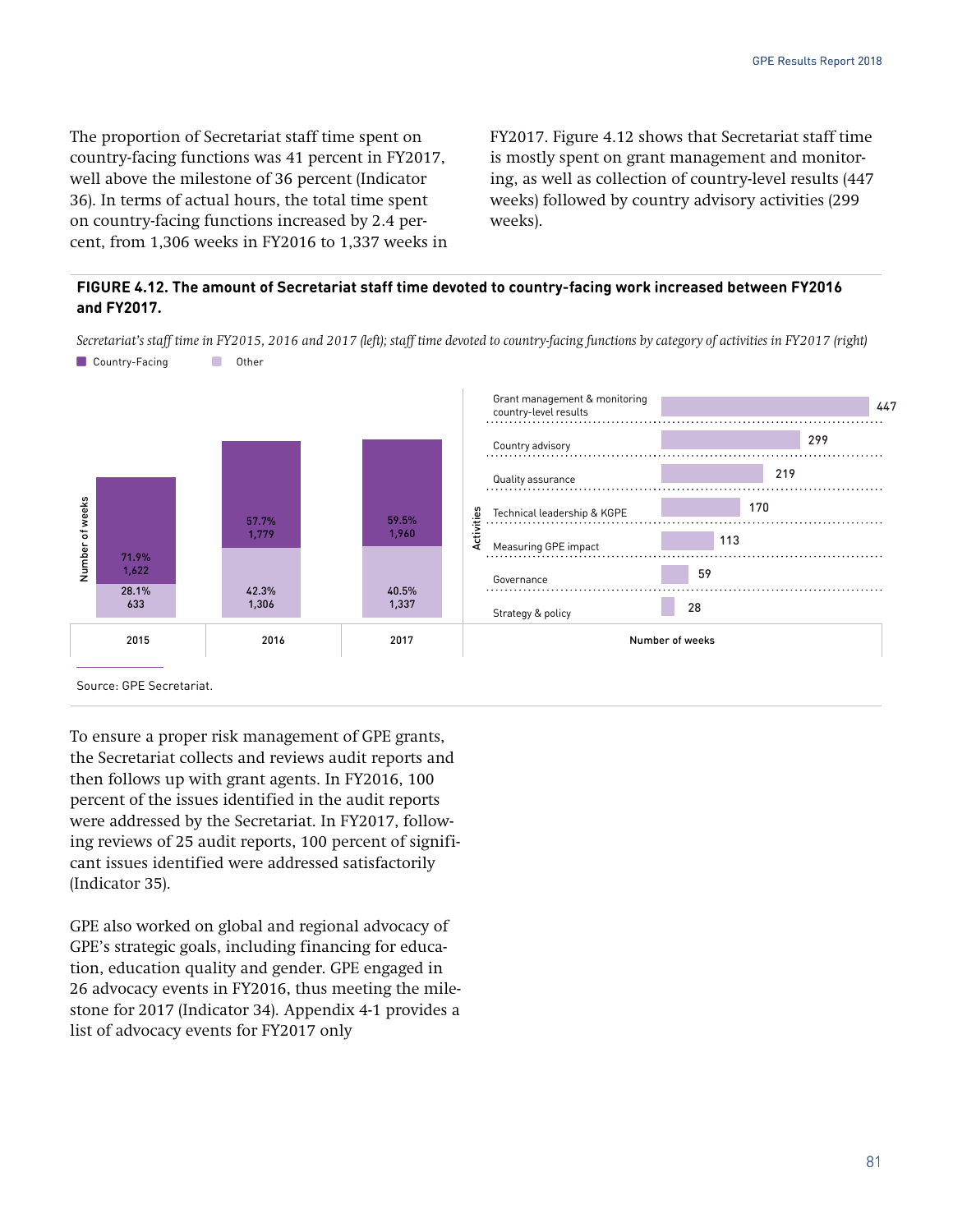#### **BOX 4.3. Achievements of the 2018 replenishment conference include advocacy for better education financing.**

The GPE Financing Conference took place February 1-2, 2018, in Dakar, Senegal. It was co-hosted by Macky Sall, president of Senegal and Emmanuel Macron, president of France. GPE Global Ambassador Rihanna was also in attendance. This replenishment aimed to raise significant commitments to education financing from partners, including current and new donors. GPE's replenishment registered strong participation from international organizations, country representatives and heads of state.

Donors pledged to provide US\$2.3 billion for the next three years, up from US\$1.3 billion received over the past three years. The European Union, the United Kingdom, Norway, France and Denmark are the top five donors per the volume of their pledges. Senegal was the first DCP to pledge to contribute to the GPE fund.

GPE does not simply advocate for more financing; it also aims to ensure that education finance contributes to the development, sharing and use of the knowledge needed to solve urgent problems in education. GPE supported the development of knowledge products that can help leverage relevant interventions from donors and stronger education policies in

DCPs. Indicator 33 of the results framework tracks the cumulative number of knowledge products developed using GPE funds or by the Secretariat.<sup>28</sup> The number of knowledge products increased from six in FY2015 to 13 in FY2016, and to 17 in FY2017 (Figure 4.13).29 Overall, GPE developed or supported 36 knowledge products cumulatively between 2015 and 2017, well above the milestone of 21 knowledge products for 2017 (Indicator 33).

#### **FIGURE 4.13. The number of knowledge products (KPs) increased in FY2017.**

*Number of knowledge products by category, FY2015-FY2017*



Source: GPE Secretariat, based on results framework data.

<sup>28</sup> Three types of knowledge product are considered: (i) knowledge products that the Secretariat develops solely; (ii) knowledge products that the Secretariat develops in collaboration with partners; and (iii) knowledge products that were developed solely by partners through GPE funding (specifically under the Global and Regional Activities portfolio).

<sup>29</sup> The list of the 17 knowledge products developed in FY2017 is presented in Appendix 4-2.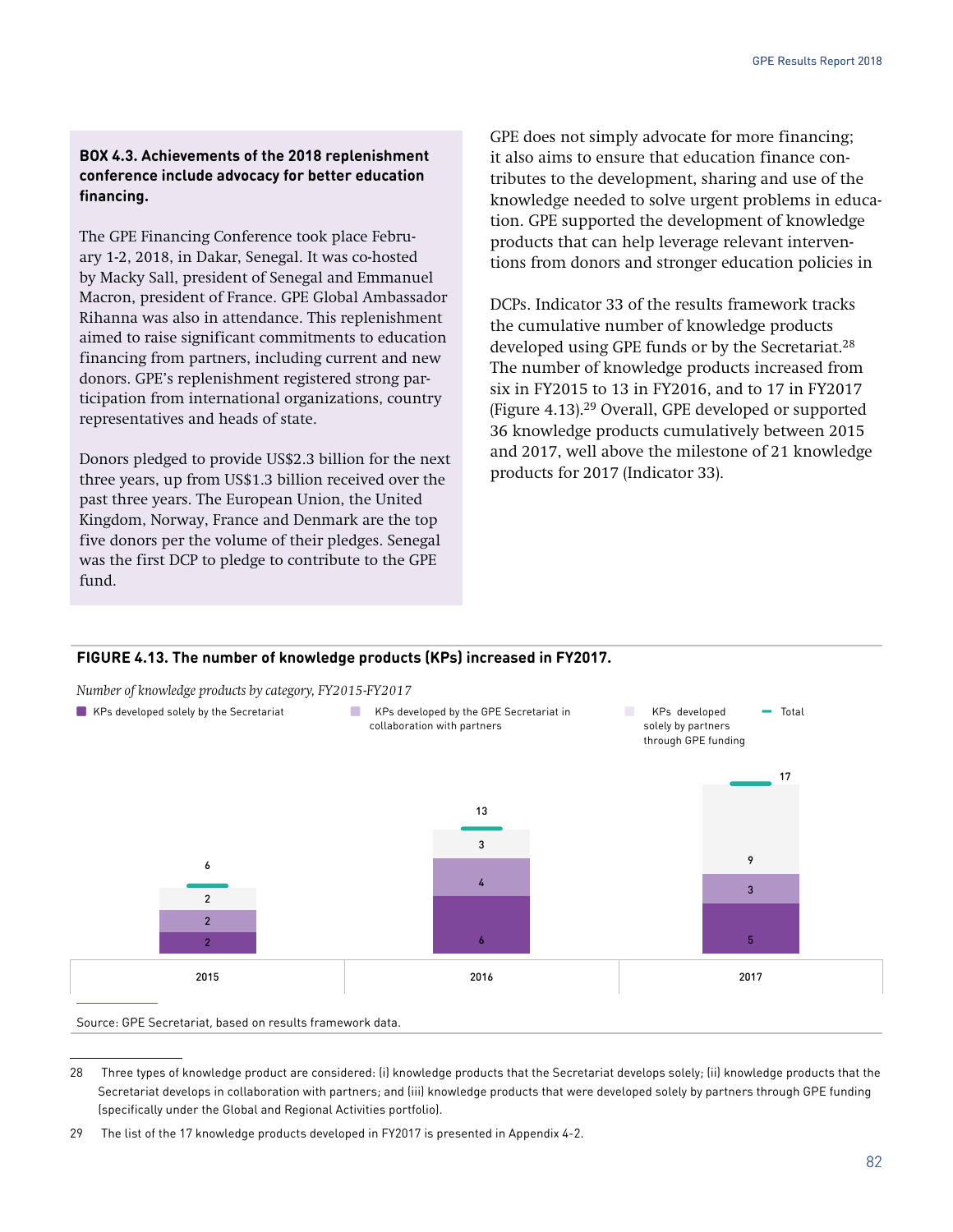Going forward, GPE will reinforce this work through the Knowledge and Innovation Exchange (KIX) and Advocacy and Social Accountability (ASA) mechanisms, strengthening capacity for learning and

feedback across the partnership. These mechanisms are currently under design and will be ready for launch by the end of calendar year 2018 (see Box 4).

#### **BOX 4.4. KIX is a new funding mechanism designed to boost knowledge production.**

KIX was approved by GPE's Board of Directors as part of the new financing and funding framework in early 2017.

KIX aims to improve the capacity of developing country partners to create and use knowledge, evidence and policy innovation to strengthen their national education systems, accelerating the achievement of GPE 2020 goals in learning, equity and strengthened systems.

KIX has three objectives:

- 1. Ensure more effective and impactful national education sector planning, monitoring and implementation efforts.
- 2. Ensure that knowledge and innovation is effectively aggregated, curated and exchanged across the partnership.
- 3. Accelerate the availability and use of global and regional public goods, knowledge and innovation.

KIX will have two operational components:

- 1. The Learning Exchange will serve as the overall program management mechanism to broker and support knowledge and innovation across the partnership and will be the central platform for coordinating all KIX activities.
- 2. Knowledge and Innovation Funds, comprising the majority of KIX funding, will support thematically focused global and regional activities and the development of public goods to be applied in the context of GPE support for education sector planning, sector plan implementation and their monitoring through joint sector review processes.

The Secretariat will engage an external partner to complete the design of the two KIX components in 2018. It will then contract a Learning Exchange provider with the aim of launching by November 2018. In December, competitive calls for proposals for the Knowledge and Innovation Funds will be issued for Early Childhood Care and Education, Strengthening Learning Assessment Systems, Gender Equality and Strengthening Data Systems. Calls for proposals in Teaching and Learning and Equity and Inclusion will be issued in early 2019.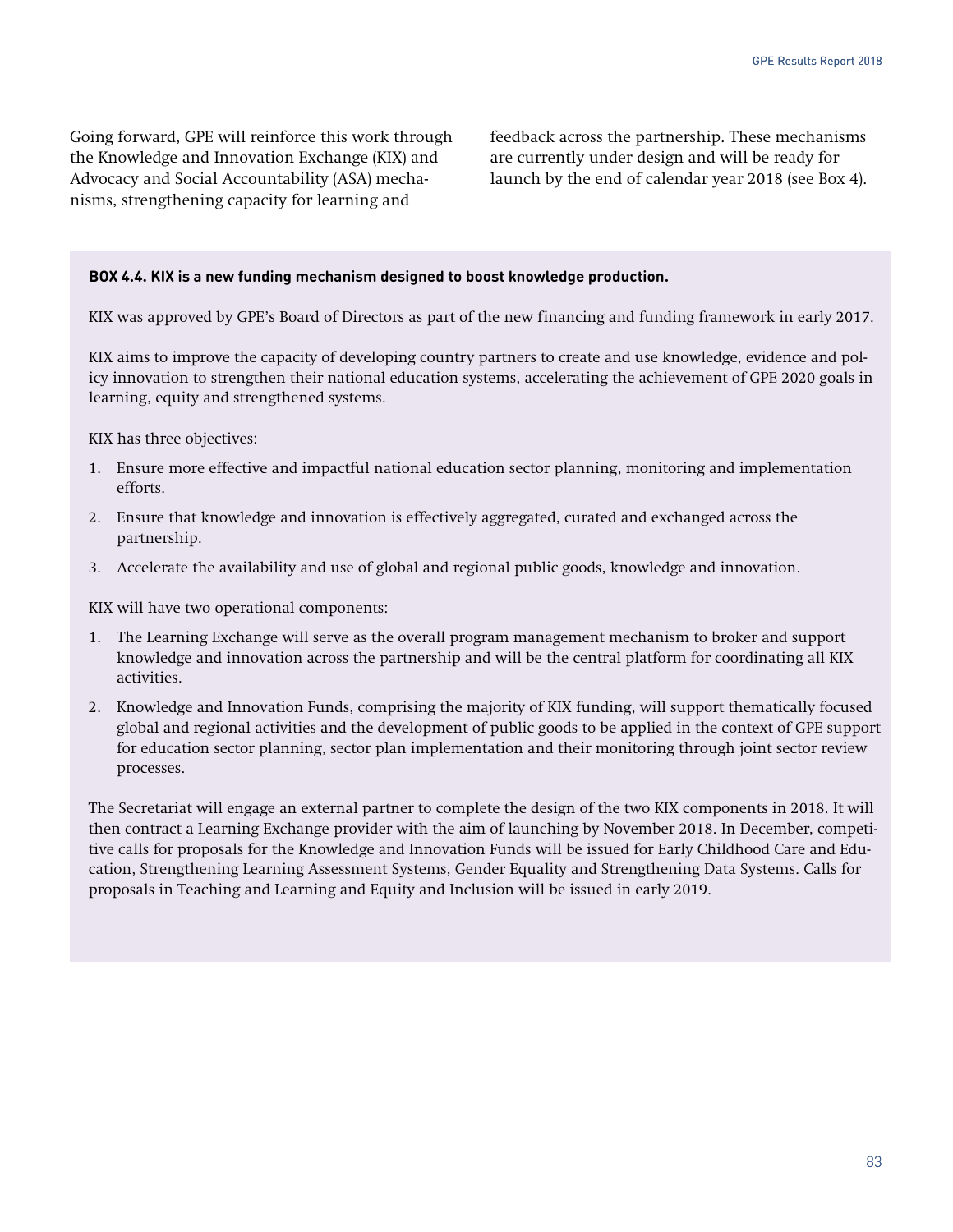GPE holds itself accountable through its 2015 monitoring and evaluation strategy. It is regularly engaged in monitoring and evaluating the partnership's work to assess its progress against GPE 2020 goals.

Indicator 37 tracks the number of results and evaluation reports published against the target for 2020. Although there is no milestone for FY2017, GPE made good progress on its M&E strategy and delivered the planned monitoring and evaluation products for the year. The partnership completed two key reports in FY2017. The GPE Results Report 2015/2016,30 published in 2017, identified areas for improvement that triggered management actions to address the issues, especially those related to the availability of learning data, access to pre-primary education, gender inequality and alignment of GPE grants to DCP systems.31 An independent evaluation team completed the DCP pre-Board constituency meeting evaluation in April 2017.<sup>32</sup> Based on the findings of this evaluation report, GPE is undertaking reforms of the meeting.

<sup>30</sup> GPE, GPE Results Report 2015/2016 (Washington, DC: Global Partnership for Education, 2017).

<sup>31</sup> GPE, "GPE Management Proposed Actions in Response to Milestones Missed for 2016" (paper for Board decision, December 2017); [https://](https://www.globalpartnership.org/content/gpe-management-proposed-actions-response-milestones-missed-2016-december-2017) [www.globalpartnership.org/content/gpe-management-proposed-actions-response-milestones-missed-2016-december-2017.](https://www.globalpartnership.org/content/gpe-management-proposed-actions-response-milestones-missed-2016-december-2017)

<sup>32</sup> Universalia, Development and Implementation of an Evaluation Study of the Effectiveness and Efficiency of Developing Country Partners' (DCP) Pre-Board Meetings in the Context of GPE 2020 (Montreal: Universalia Management Group, April 2017; revised July 2017); [https://www.](https://www.globalpartnership.org/content/evaluation-study-effectiveness-and-efficiency-dcp-pre-board-meetings) [globalpartnership.org/content/evaluation-study-effectiveness-and-efficiency-dcp-pre-board-meetings](https://www.globalpartnership.org/content/evaluation-study-effectiveness-and-efficiency-dcp-pre-board-meetings).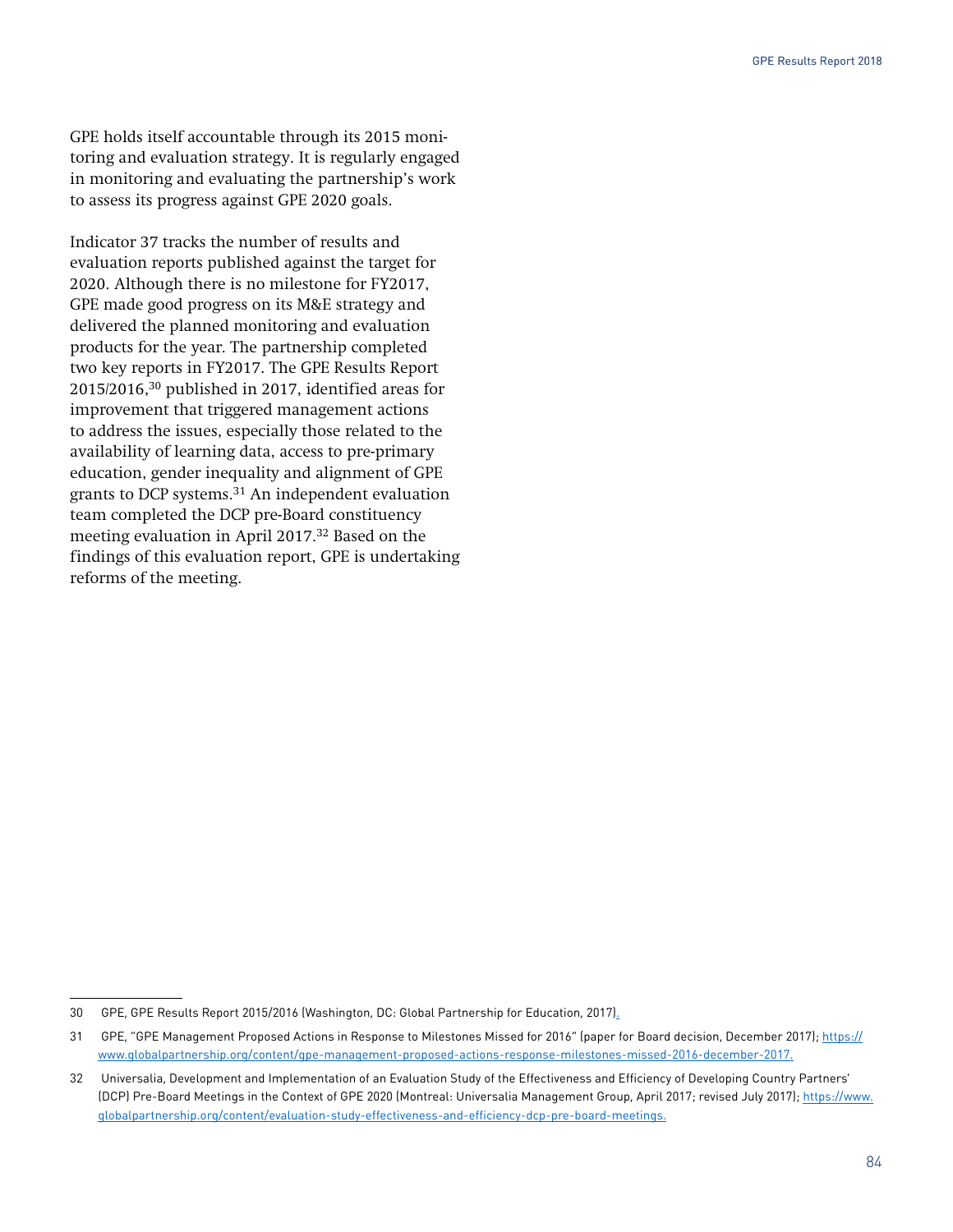### **References**

- Altinok, Nadir, Noam Angrist, and Harry Anthony Patrinos. "Global Dataset on Education Quality (1965-2015)." World Bank Policy Research Working Paper 8314. Washington, DC: World Bank Group, January 2018*.*
- Béteille, Tara, and Vimala Ramachandran. "Contract Teachers in India." *Economic & Political Weekly* 51, no. 25 (June 2016).
- The Education Commission. *The Learning Generation: Investing in Education for a Changing World*. New York: International Commission on Financing Global Education Opportunity, 2016.
- Ernst & Young. *Relatório de Verificação Independente — Indicadores Ligados aos Desembolso* [*Independent Verification Report — Disbursement-Linked Indicators*]. Nampula, Mozambique: Ernst & Young, 2017.
- Global Partnership for Education. *Annual Portfolio Review 2017*. Washington, DC: Global Partnership for Education, January 2018.
- GPE. *Gender Equality Policy and Strategy 2016-2020*. Washington, DC: Global Partnership for Education, June 2016.
- GPE. *Global and Regional Activities (GRA) Program: Summary — Annual GRA Portfolio Status Report as of June 30, 2017*. Washington, DC: Global Partnership for Education, December 2017.
- GPE. "The GPE Funding Model: A Results-Based Approach for the Education Sector." Factsheet. Washington, DC: Global Partnership for Education, June 2015.
- GPE. "GPE Management Proposed Actions in Response to Milestones Missed for 2016." Paper for Board decision. Washington, DC: Global Partnership for Education, December 2017.
- GPE. *Guidance for Developing Gender-Responsive Education Sector Plans*. Washington, DC: Global Partnership for Education, February 2017.
- GPE. *Guidelines for Education Sector Plan Development Grants — ESPDG.* Washington, DC: Global Partnership for Education, June 2016.
- GPE. *Guidelines for Education Sector Plan Implementation Grants — ESPIG.* Washington, DC: Global Partnership for Education, August 2017.
- GPE. *Guidelines for Program Development Grants PDG*. Washington, DC: Global Partnership for Education, March 2017.
- GPE. "How GPE works in partner countries." Brochure. Washington, DC: Global Partnership for Education, June 2017.
- GPE. "Independent Assessment of Education Sector Plans — Costed Options." Paper for Board decision BOD/2015/12 DOC 09 Rev.1. Washington, DC: Global Partnership for Education, December 2015.
- GPE. "Operational Risk Framework." Information paper BOD/2017/06 DOC07. Washington, DC: Global Partnership for Education, June 2017.
- GPE. *GPE Results Report 2015/2016*. Washington, DC: Global Partnership for Education, 2017.
- Government of Ethiopia. Education Sector Program Implementation Grant Application, 2016.
- Hanushek, Eric A., and Steven G. Rivkin. "Generalizations about Using Value-Added Measures of Teacher Quality." *The American Economic Review* 100, no. 2 (May 2010): 267-71.
- Hanushek, Eric A., John F. Kain, Daniel M. O'Brien, and Steven G. Rivkin. "The Market for Teacher Quality." NBER Working Paper No.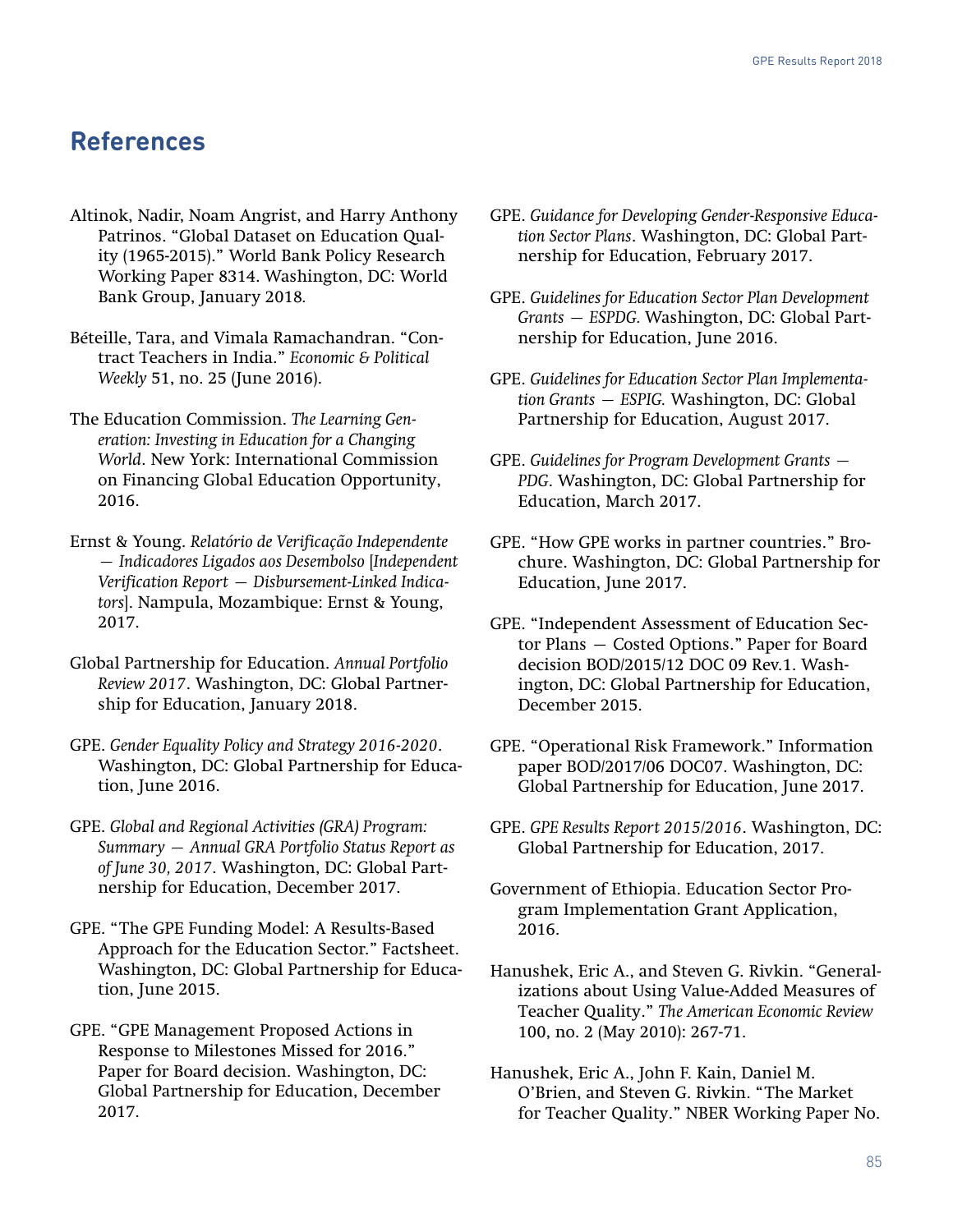11154. Cambridge, MA: The National Bureau of Economic Research, February 2005.

- IIEP-Pôle de Dakar. "Teacher Utilization and Allocation in Africa." Working paper. Dakar, Senegal: International Institute for Educational Planning/Pôle de Dakar, May 2016.
- Lattanzio, Raphaëlle Martínez, Margaret Irving, and Vania Salgado. "Effective Joint Sector Reviews as (Mutual) Accountability Platforms." GPE Working Paper #1. Washington, DC: Global Partnership for Education, June 2017.
- Lattanzio, Irving, and Salgado. "Effective Joint Sector Reviews as (Mutual) Accountability Platforms: Key Takeaways for Policymakers and Practitioners." Working paper. Washington, DC: Global Partnership for Education, June 2017.

Ockham IPS. "Summative evaluation of project 'Improving Teacher Support and Participation in Local Education Groups (LEGs).'" Utrecht, the Netherlands: Ockham IPS, 2018.

- OECD. "Official development assistance definition and coverage." Paris: Organisation for Economic Co-operation and Development. http://www.oecd.org/dac/stats/ officialdevelopmentassistancedefinitionandcoverage.htm.
- OECD. *The Paris Declaration on Aid Effectiveness: Five Principles for Smart Aid*. Paris: Organisation for Economic Co-operation and Development, 2005.
- OECD. *Successful Partnerships: A Guide.* Vienna: OECD LEED Forum on Partnerships and Local Governance at ZSI (Centre for Social Innovation), January 2006.
- Oxford Policy Management. *Evaluation of the Global Partnership for Education (GPE)'s Support for Civil Society Engagement — Final Report*. Oxford: Oxford Policy Management, 2018.
- Rockoff, Jonah E. "The Impact of Individual Teachers on Student Achievement: Evidence from Panel Data." *The American Economic Review* 94, no. 2 (May 2004): 247-52.
- Sanders, William L., and June C. Rivers. *Cumulative and Residual Effects of Teachers on Future Student Academic Achievement: Research Progress Report.* Knoxville, TN: University of Tennessee Value-Added Research and Assessment Center, November 1996.
- Snilstveit, Birte, Jennifer Stevenson, Daniel Phillips, Martina Vojtkova, Emma Gallagher, Tanja Schmidt, Hannah Jobse, Maisie Geelen, Maria Grazia Pastorello, and John Eyers. "Interventions for improving learning outcomes and access to education in low- and middleincome countries: a systematic review." *3ie Systematic Review* 24. London: International Initiative for Impact Evaluation (3ie), September 2015.
- The Technical Cooperation Group. "About the TCG." Montreal: The Technical Cooperation Group on the Indicators for SDG 4 – Education 2030, 2017. http://tcg.uis.unesco.org/index. php#about-tcg.
- UNESCO. *EFA Global Monitoring Report 2015, Education for All 2000-2015: Achievements and Challenges*. Paris: UNESCO, 2015.
- UNESCO. *Global Education Monitoring Report 2017/8 — Accountability in Education: Meeting Our Commitments*. Paris: UNESCO, 2017.
- UNESCO International Institute for Education Planning and Global Partnership for Education. *Guidelines for Education Sector Plan Appraisal*. Paris: UNESCO International Institute for Education Planning and Washington, DC: Global Partnership for Education, July 2015.
- UNESCO IIEP and GPE. *Guidelines for Education Sector Plan Preparation*. Paris: UNESCO International Institute for Education Planning and Washington, DC: Global Partnership for Education, 2015.